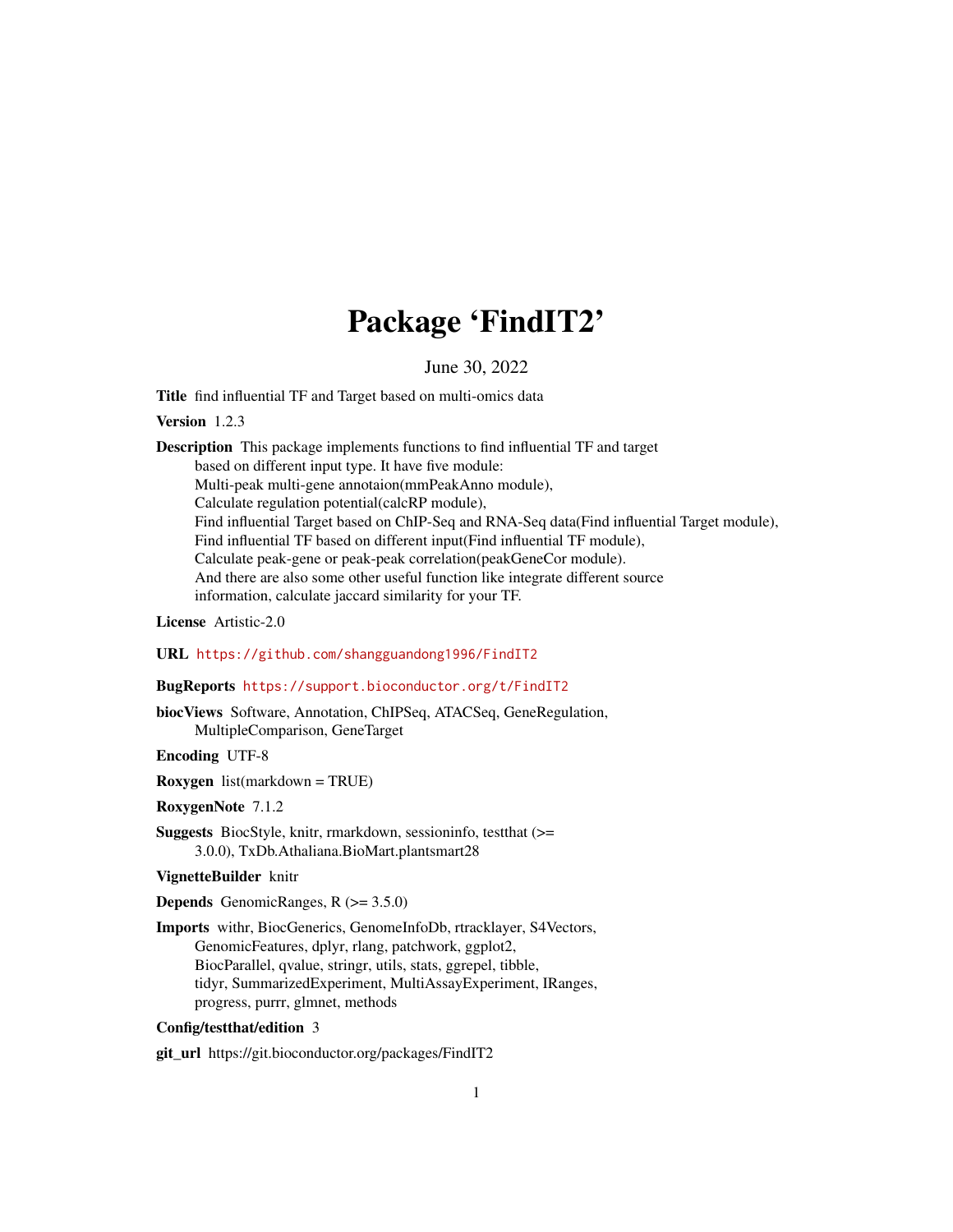git\_branch RELEASE\_3\_15 git\_last\_commit 17dec46

git\_last\_commit\_date 2022-05-25

Date/Publication 2022-06-30

Author Guandong Shang [aut, cre] (<<https://orcid.org/0000-0002-9509-0314>>)

Maintainer Guandong Shang <shangguandong1996@163.com>

# R topics documented:

| 3              |
|----------------|
| 3              |
| $\overline{4}$ |
| 6              |
| $\overline{7}$ |
| 8              |
| 9              |
| 10             |
| 11             |
| 13             |
| 14             |
| 15             |
| 16             |
| 17             |
| 18             |
| 19             |
| 20             |
| 21             |
| 22             |
| 23             |
| 23             |
| 25             |
| 25             |
|                |
| 26             |
| 28             |
| 28             |
| 29             |
| 29             |
| 30             |

**Index** [32](#page-31-0)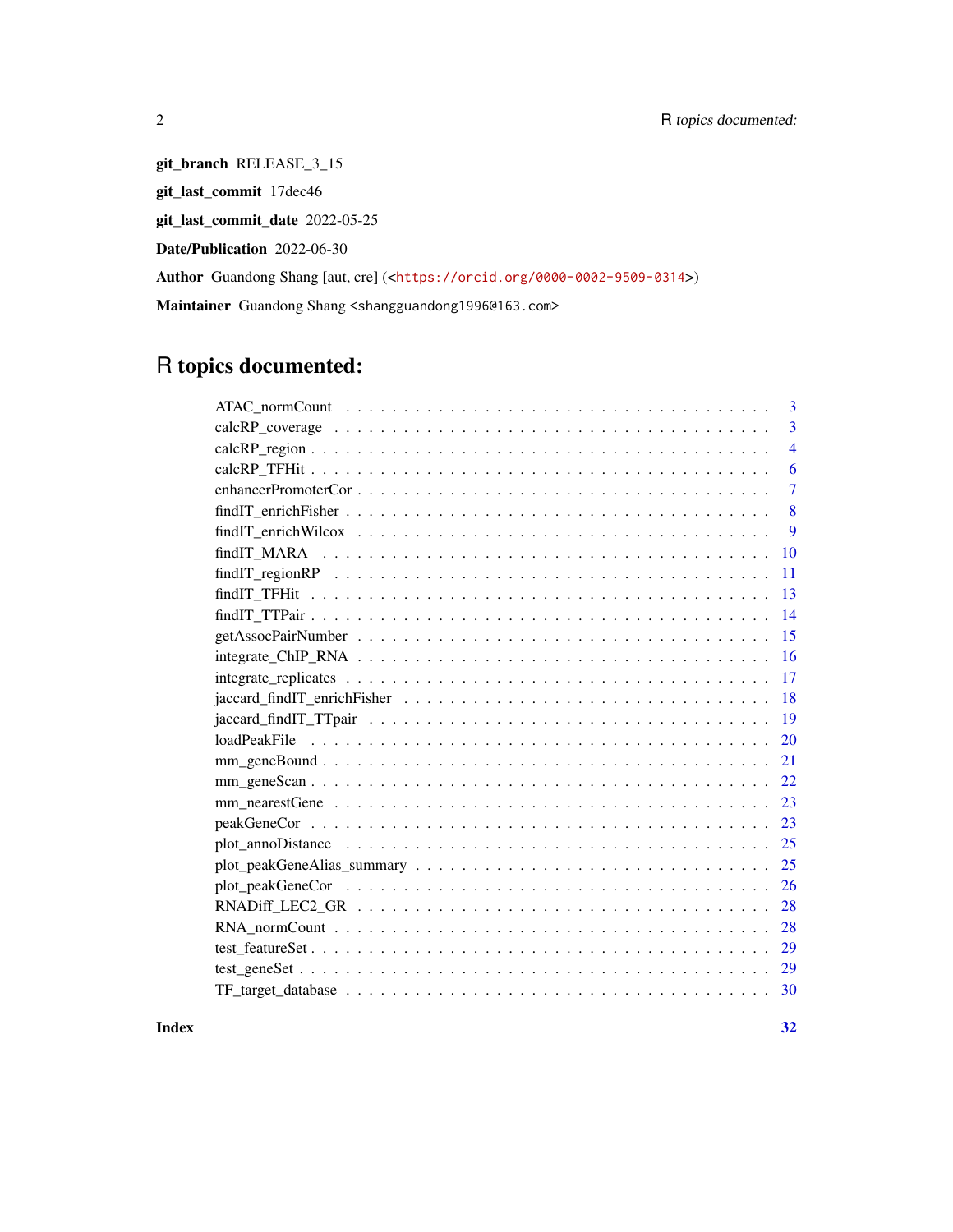<span id="page-2-0"></span>ATAC\_normCount *ATAC normCount of E50h-72h in Chr5*

# Description

ATAC normCount of E50h-72h in Chr5

# Usage

data(ATAC\_normCount)

# Format

A matrix

#### Source

<https://doi.org/10.1016/j.devcel.2020.07.003>

calcRP\_coverage *calcRP\_coverage*

# Description

calculate regulatory potential using big wig files, which is useful for ATAC or H3K27ac histone modification data.

# Usage

```
calcRP_coverage(
  bwFile,
  Txdb,
  gene_included,
  Chrs_included,
  decay\_dist = 1000,scan_dist = 20000,
  verbose = TRUE
\mathcal{E}
```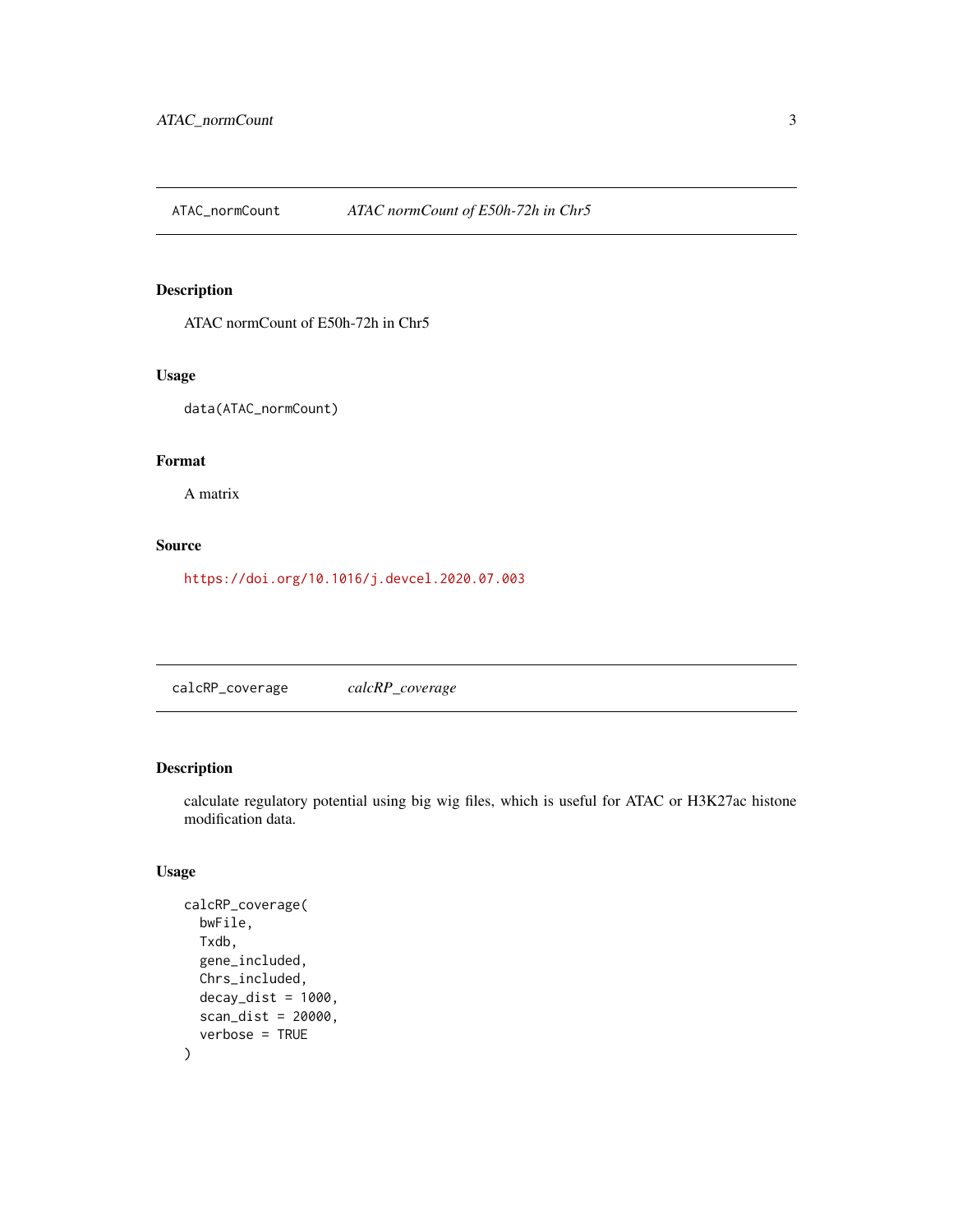#### <span id="page-3-0"></span>Arguments

| bwFile        | bw file                                                                                  |
|---------------|------------------------------------------------------------------------------------------|
| Txdb          | Txdb                                                                                     |
| gene_included | a character vector which represent gene set which you want to calculate RP for           |
| Chrs_included | a character vector which represent chromosomes where you want to calculate<br>gene RP in |
| decay_dist    | decay distance                                                                           |
| scan_dist     | scan distance                                                                            |
| verbose       | whether you want to report detailed running message                                      |

# Details

Please note that because of rtracklayer::import has some issue on 32 bit R of windows, so the calcRP\_coverage can not work on this system. But if your R is 64 bit, which now be applied on the most windows R, this function still work.

# Value

data.frame

#### Examples

```
if (.Platform$OS.type != "windows" & require(TxDb.Athaliana.BioMart.plantsmart28)) {
    Txdb <- TxDb.Athaliana.BioMart.plantsmart28
    seqlevels(Txdb) <- paste0("Chr", c(1:5, "M", "C"))
    bwFile <- system.file("extdata", "E50h_sampleChr5.bw", package = "FindIT2")
    RP_df <- calcRP_coverage(
        bwFile = bwFile,
        T \times db = T \times db,
        Chrs_included = "Chr5"
   \lambda}
```
calcRP\_region *calcRP\_region*

# Description

calculate regulatory potential based on mm\_geneScan result and peakCount matrix, which is useful for ATAC or H3K27ac histone modification data.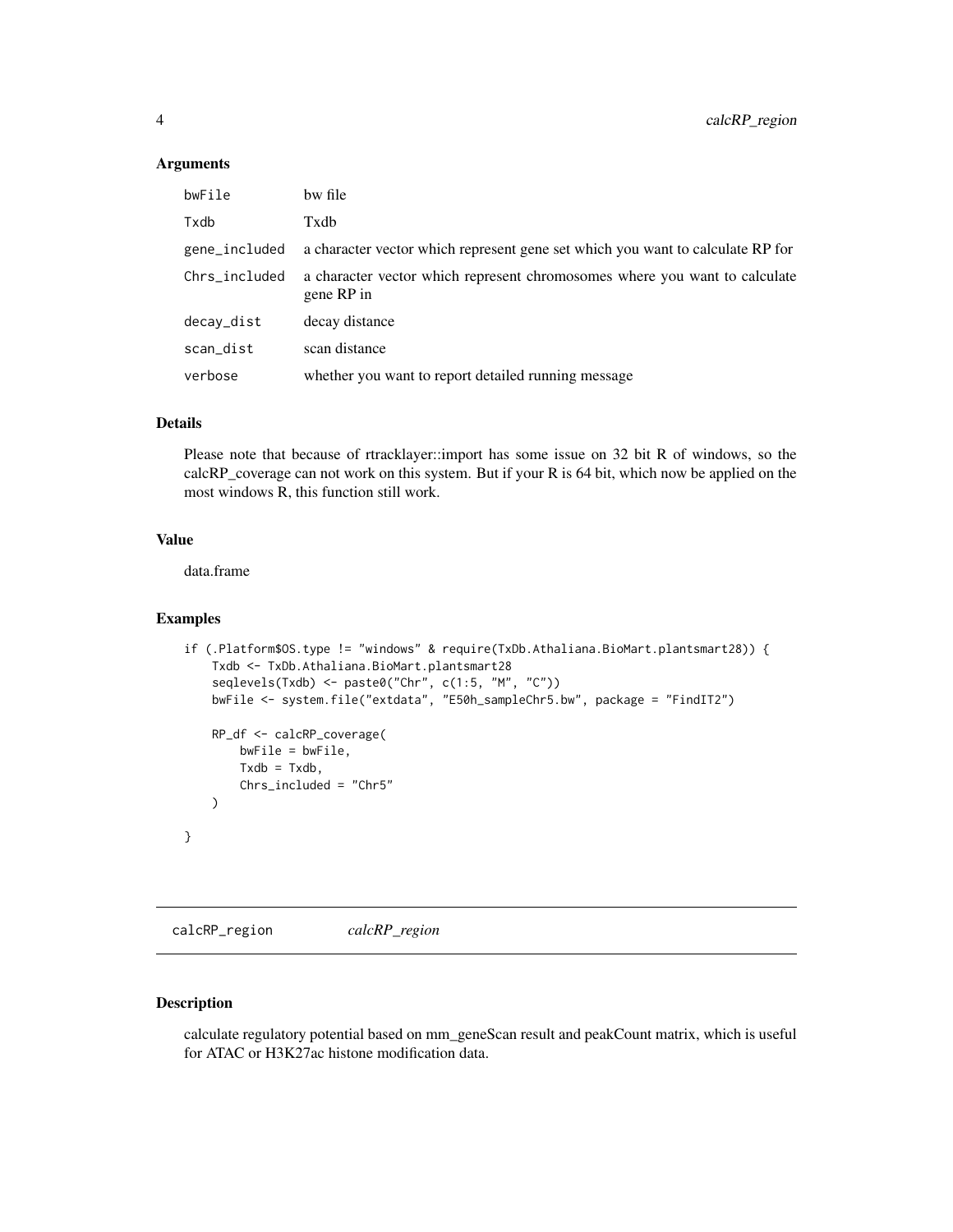# calcRP\_region 5

# Usage

```
calcRP_region(
  mmAnno,
  peakScoreMt,
  Txdb,
  Chrs_included,
  decay\_dist = 1000,
  log_transform = FALSE,
  verbose = TRUE
)
```
# Arguments

| mmAnno        | the annotated GRange object from mm_geneScan                                                                                                                                     |
|---------------|----------------------------------------------------------------------------------------------------------------------------------------------------------------------------------|
| peakScoreMt   | peak count matrix. The rownames are feature id in mmAnno, while the col-<br>names are sample names                                                                               |
| Txdb          | Txdb                                                                                                                                                                             |
| Chrs_included | a character vector which represent chromosome where you want to calculate<br>gene RP in. If Chromosome is not be set, it will calculate gene RP in all chro-<br>mosomes in Txdb. |
| decay_dist    | decay distance                                                                                                                                                                   |
| log_transform | whether you want to log and norm your RP                                                                                                                                         |
| verbose       | whether you want to report detailed running message                                                                                                                              |

#### Value

a MultiAssayExperiment object containg detailed peak-RP-gene relationship and sumRP info

# Examples

```
if (require(TxDb.Athaliana.BioMart.plantsmart28)) {
   data("ATAC_normCount")
   library(SummarizedExperiment)
   Txdb <- TxDb.Athaliana.BioMart.plantsmart28
    seqlevels(Txdb) <- paste0("Chr", c(1:5, "M", "C"))
   peak_path <- system.file("extdata", "ATAC.bed.gz", package = "FindIT2")
   peak_GR <- loadPeakFile(peak_path)
   mmAnno <- mm_geneScan(peak_GR, Txdb)
    regionRP <- calcRP_region(
       mmAnno = mmAnno,
       peakScoreMt = ATAC_normCount,
       Txdb = Txdb,
       Chrs_included = "Chr5"
   )
   sumRP <- assays(regionRP)$sumRP
```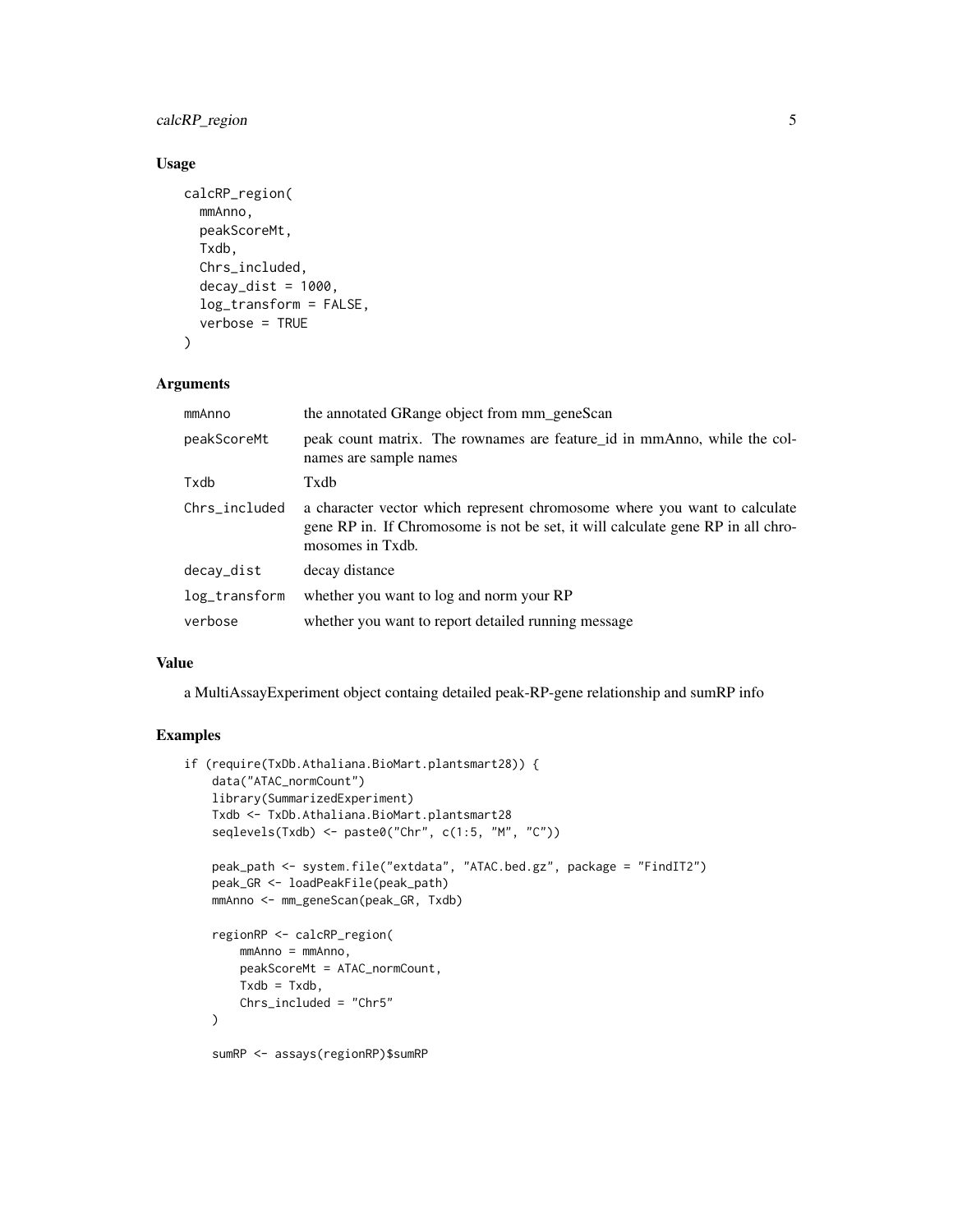```
fullRP <- assays(regionRP)$fullRP
}
```
calcRP\_TFHit *calcRP\_TFHit*

# Description

calculate regulatory potential based on ChIP-Seq peak data, which is useful for TF ChIP-seq data.

# Usage

```
calcRP_TFHit(
 mmAnno,
 Txdb,
  decay\_dist = 1000,report_fullInfo = FALSE,
  verbose = TRUE
)
```
# Arguments

| mmAnno          | the annotated GRange object from mm_geneScan        |
|-----------------|-----------------------------------------------------|
| Txdb            | Txdb                                                |
| decay_dist      | decay distance                                      |
| report_fullInfo |                                                     |
|                 | whether you want to report full peak-RP-gene info   |
| verbose         | whether you want to report detailed running message |

### Details

If your origin peak\_GR of mmAnno have column named feature\_score, calcRP\_TFHit will consider this column when calculating sumRP. Otherwise, it will consider all peak Hit feature\_score is 1.

# Value

if report\_fullInfo is TRUE, it will output GRanges with detailed info. While FALSE, it will output data frame

<span id="page-5-0"></span>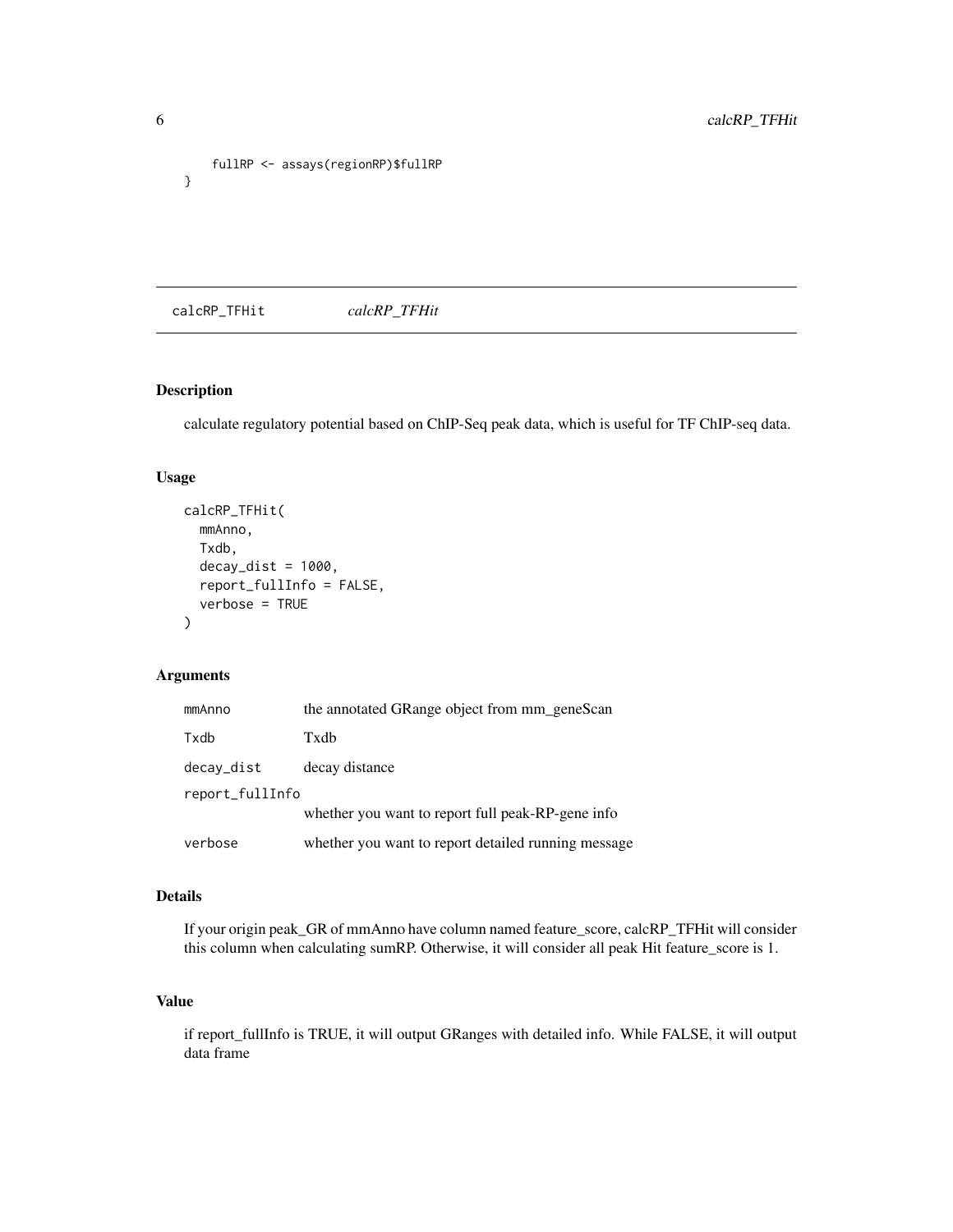# <span id="page-6-0"></span>enhancerPromoterCor 7

# Examples

```
if (require(TxDb.Athaliana.BioMart.plantsmart28)){
    Txdb <- TxDb.Athaliana.BioMart.plantsmart28
    seqlevels(Txdb) <- paste0("Chr", c(1:5, "M", "C"))
    peak_path <- system.file("extdata", "ChIP.bed.gz", package = "FindIT2")
    peak_GR <- loadPeakFile(peak_path)
    mmAnno <- mm_geneScan(peak_GR, Txdb)
    # if you just want to get RP_df, you can set report_fullInfo FALSE
    fullRP_hit <- calcRP_TFHit(
        mmAnno = mmAnno,
        T \times db = T \times db,
        report_fullInfo = TRUE
    \lambdaRP_df <- metadata(fullRP_hit)$peakRP_gene
}
```
enhancerPromoterCor *enhancerPromoterCor*

#### Description

enhancerPromoterCor

# Usage

```
enhancerPromoterCor(
 peak_GR,
 Txdb,
  up_scanPromoter = 500,
  down_scanPromoter = 500,
  up_scanEnhancer = 20000,
  down_scanEnhacner = 20000,
 peakScoreMt,
 parallel = FALSE,
  verbose = TRUE
)
```
#### Arguments

| peak_GR           | peak GRange with a column named feature id representing you peak name |
|-------------------|-----------------------------------------------------------------------|
| Txdb              | Txdb                                                                  |
| up_scanPromoter   |                                                                       |
|                   | the scan distance which is used to scan nearest promoter              |
| down_scanPromoter |                                                                       |
|                   | the scan distance which is used to scan nearest promoter              |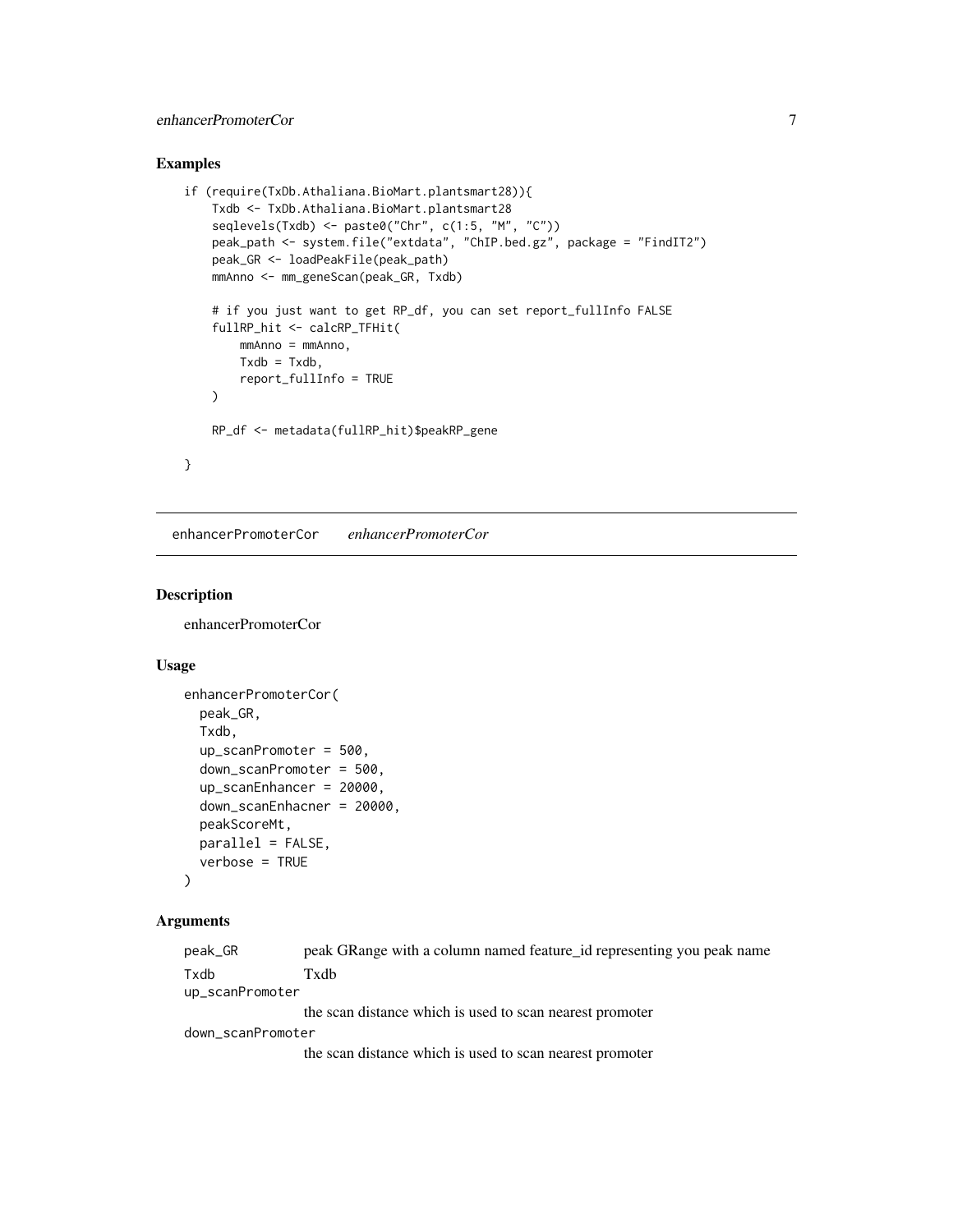<span id="page-7-0"></span>

| up_scanEnhancer   |                                                           |
|-------------------|-----------------------------------------------------------|
|                   | the scan distance which is used to scan feature           |
| down_scanEnhacner |                                                           |
|                   | the scan distance which is used to scan feature           |
| peakScoreMt       | peak count matrix. The rownames are feature id in peak GR |
| parallel          | whether you want to parallel to speed up                  |
| verbose           | whether you want to report detailed running message       |

# Value

mmAnno with Cor, pvalue,padj,qvalue column

# Examples

```
if (require(TxDb.Athaliana.BioMart.plantsmart28)){
    data("ATAC_normCount")
   Txdb <- TxDb.Athaliana.BioMart.plantsmart28
   seqlevels(Txdb) <- paste0("Chr", c(1:5, "M", "C"))
   peak_path <- system.file("extdata", "ATAC.bed.gz", package = "FindIT2")
   peak_GR <- loadPeakFile(peak_path)[1:100]
   mm_ePLink <- enhancerPromoterCor(
   peak_GR = peak_GR,
   T \times db = T \times db.
   peakScoreMt = ATAC_normCount,
   parallel = FALSE)
}
```
findIT\_enrichFisher *findI(nfluential)T(F)\_enrichFisher*

# Description

find influential TF of your input peak set compared with your whole peak sets based on TF ChIP-Seq or motif data.

# Usage

findIT\_enrichFisher(input\_feature\_id, peak\_GR, TF\_GR\_database)

# Arguments

| input_feature_id |                                                                                                                                           |
|------------------|-------------------------------------------------------------------------------------------------------------------------------------------|
|                  | a character vector which represent peaks set which you want to find influential<br>TF for                                                 |
| peak_GR          | a GRange object represent your whole feature location with a column named<br>feature id, which your input feature id should a part of it. |
|                  | TF_GR_database TF peak GRange with a column named TF_id representing you TF name                                                          |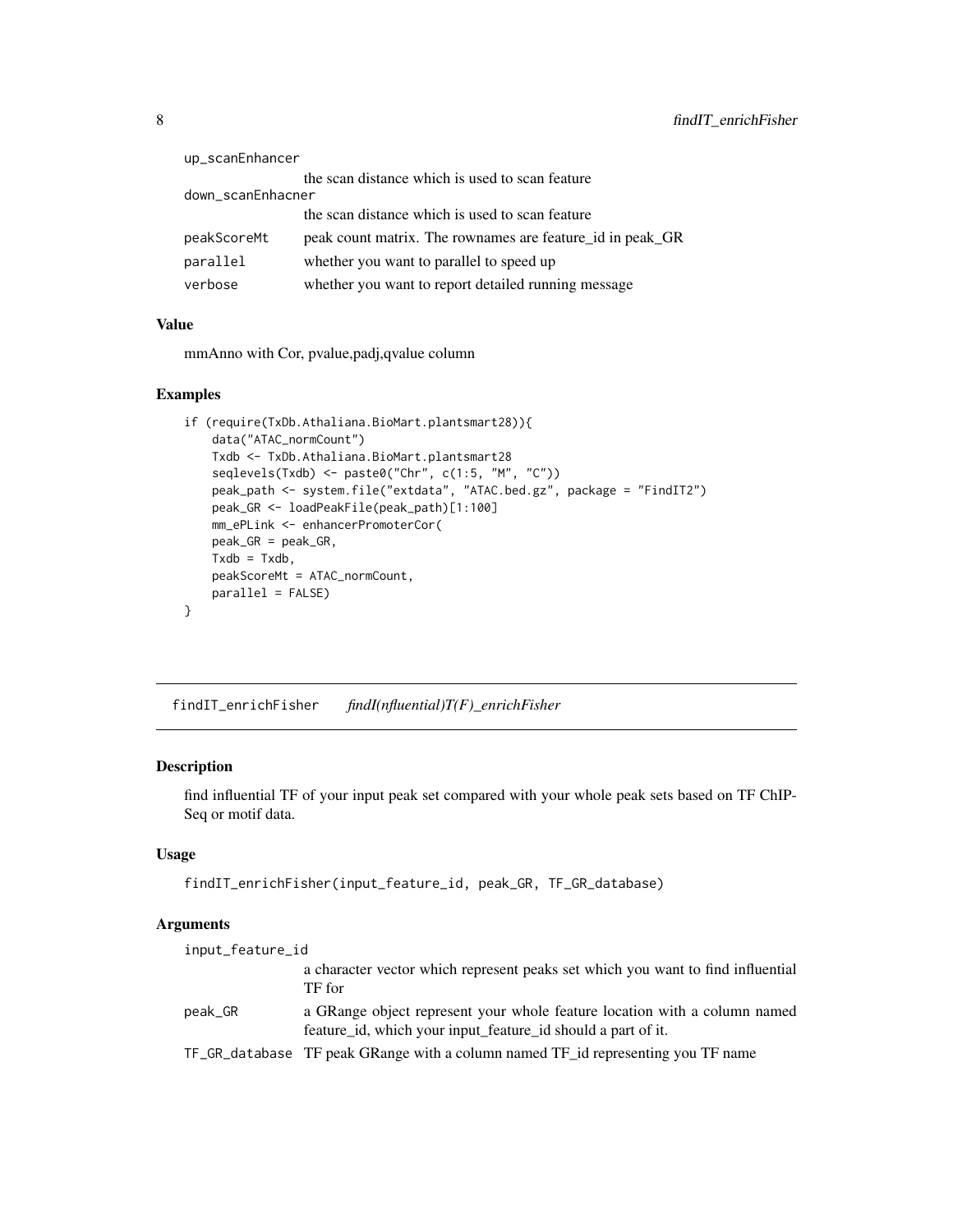# <span id="page-8-0"></span>findIT\_enrichWilcox 9

# Value

data.frame

# Examples

```
data("test_featureSet")
peak_path <- system.file("extdata", "ATAC.bed.gz", package = "FindIT2")
peak_GR <- loadPeakFile(peak_path)
ChIP_peak_path <- system.file("extdata", "ChIP.bed.gz", package = "FindIT2")
ChIP_peak_GR <- loadPeakFile(ChIP_peak_path)
ChIP_peak_GR$TF_id <- "AT1G28300"
 result_findIT_enrichFisher <- findIT_enrichFisher(
   input_feature_id = test_featureSet,
   peak_GR = peak_GR,
   TF_GR_database = ChIP_peak_GR
)
```
findIT\_enrichWilcox *findIT\_enrichWilcox*

# Description

findIT\_enrichWilcox

#### Usage

```
findIT_enrichWilcox(
  input_feature_id,
 peak_GR,
 TF_GR_database,
 background_peaks = NULL,
 background_number = 3000
)
```

```
Arguments
```

| input_feature_id  |                                                                                                                                                                                                            |
|-------------------|------------------------------------------------------------------------------------------------------------------------------------------------------------------------------------------------------------|
|                   | a character vector which represent peaks set which you want to find influential<br>TF for                                                                                                                  |
| peak_GR           | a GRange object represent your whole feature location with a column named<br>feature id, which your input feature id should a part of it.                                                                  |
|                   | TF_GR_database TF peak GRange with a column named TF_id representing you TF name                                                                                                                           |
| background_peaks  |                                                                                                                                                                                                            |
|                   | a character vector which represent background peak set. If you do not assign<br>background peaks, program will sample background number peaks as back-<br>ground peaks from all feature id in your peak GR |
| background_number |                                                                                                                                                                                                            |
|                   | background peaks number                                                                                                                                                                                    |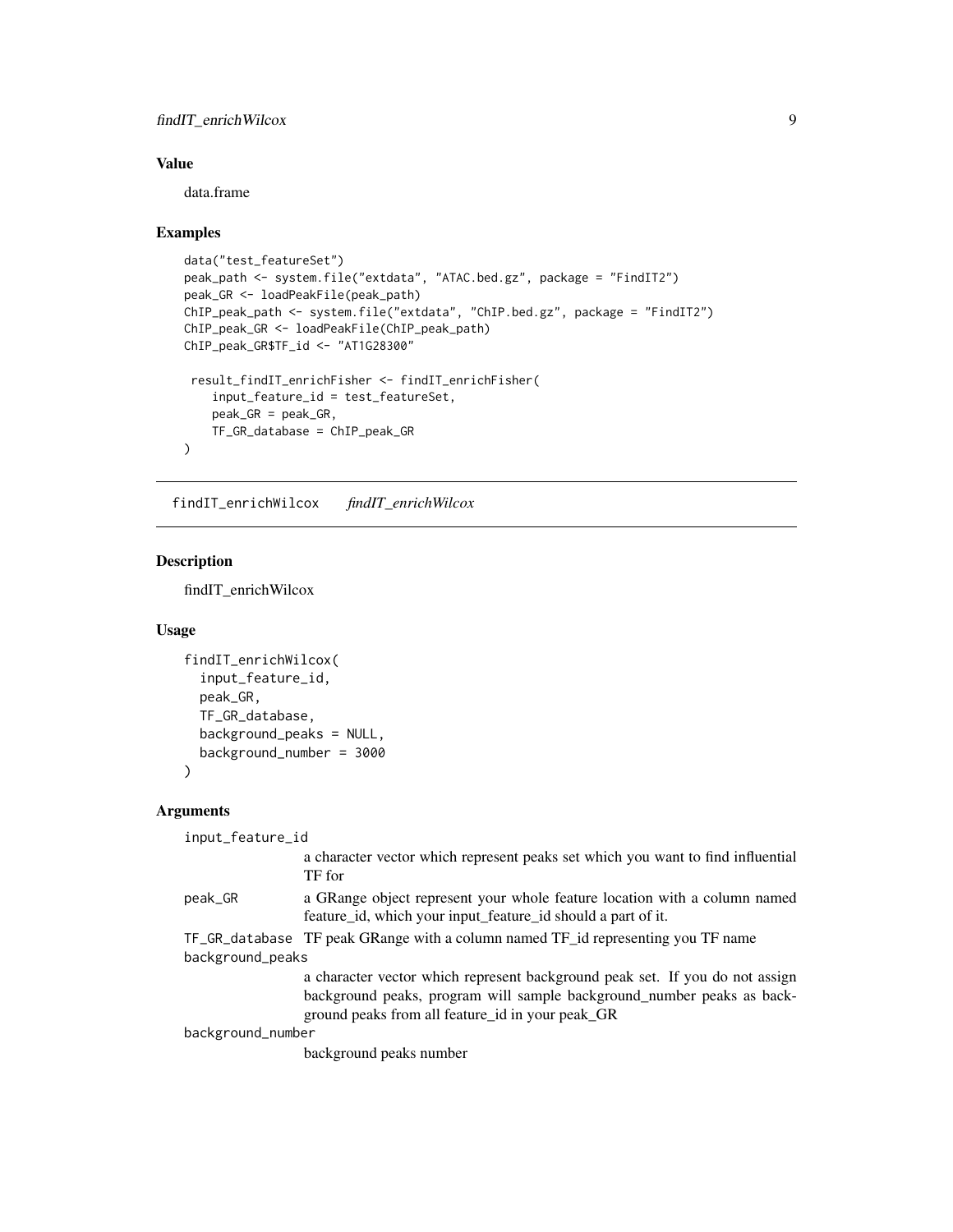### Value

data.frame

#### Examples

```
data("test_featureSet")
peak_path <- system.file("extdata", "ATAC.bed.gz", package = "FindIT2")
peak_GR <- loadPeakFile(peak_path)
ChIP_peak_path <- system.file("extdata", "ChIP.bed.gz", package = "FindIT2")
ChIP_peak_GR <- loadPeakFile(ChIP_peak_path)
ChIP_peak_GR$TF_id <- "AT1G28300"
result_findIT_enrichWilcox <- findIT_enrichWilcox(
    input_feature_id = test_featureSet,
    peak_GR = peak_GR,
   TF_GR_database = ChIP_peak_GR
)
```
findIT\_MARA *findIT\_MARA*

#### Description

findIT\_MARA

#### Usage

```
findIT_MARA(
  input_feature_id,
 peak_GR,
 peakScoreMt,
 TF_GR_database,
  log = TRUE,
 meanScale = TRUE,
  output = c("coef", "cor"),
  verbose = TRUE
)
```
# Arguments input\_feature\_id a character vector which represent peaks set which you want to find influential TF for peak\_GR a GRange object represent your whole feature location with a column named feature\_id, which your input\_feature\_id should a part of it. peakScoreMt peak count matrix.

<span id="page-9-0"></span>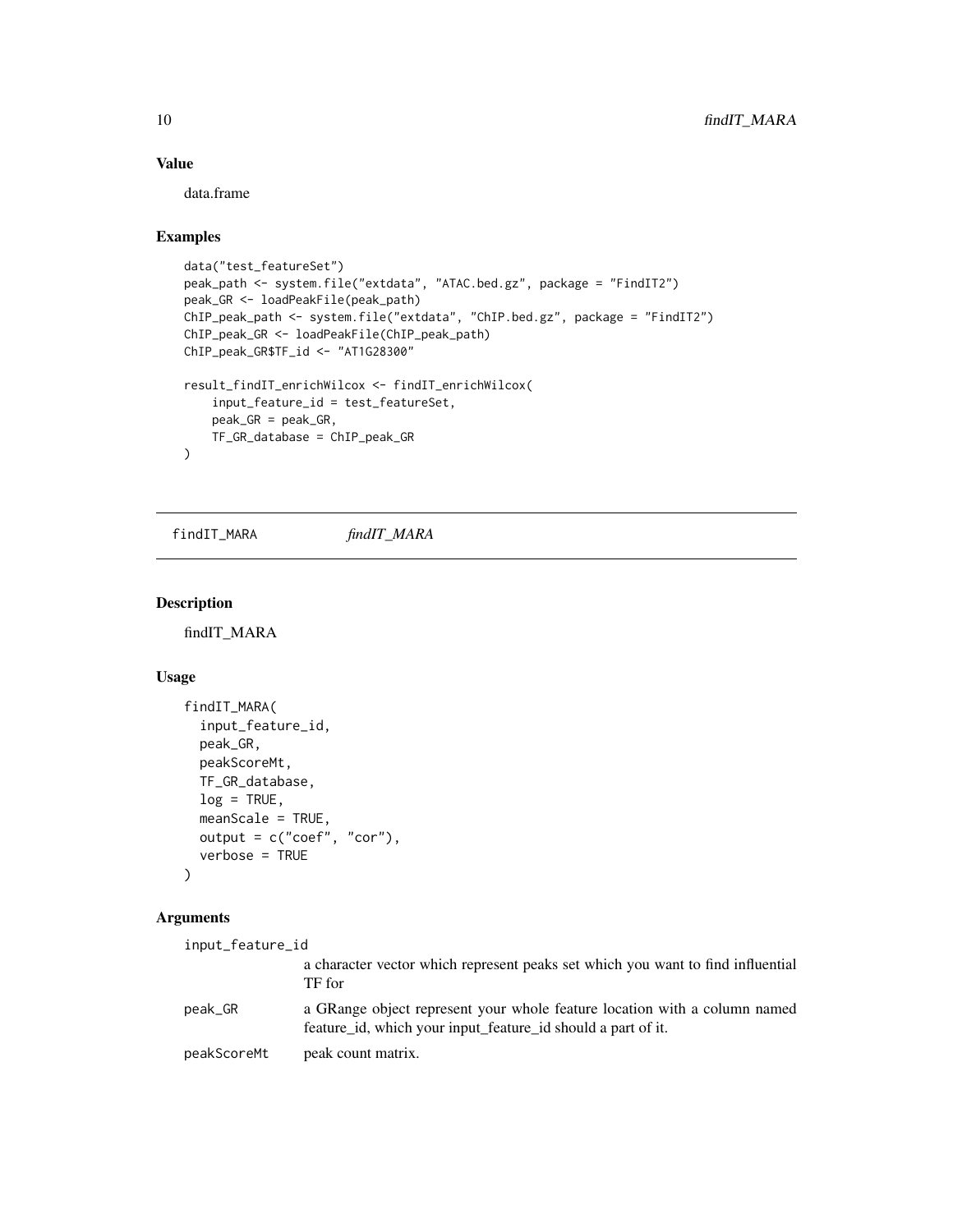<span id="page-10-0"></span>

|           | TF_GR_database TF peak GRange with a column named TF_id representing you TF name. If |
|-----------|--------------------------------------------------------------------------------------|
|           | you have TF_score column, MARA will consider it. otherwise, MARA will                |
|           | consider each hit is 1.                                                              |
| log       | whether you want to log your peakScoreMt                                             |
| meanScale | whether you want to mean-centered per row                                            |
| output    | one of 'coef' and 'cor'. Default is coef                                             |
| verbose   | whether you want to report detailed running message                                  |

#### Value

a data.frame

# Examples

```
data("ATAC_normCount")
data("test_featureSet")
peak_path <- system.file("extdata", "ATAC.bed.gz", package = "FindIT2")
peak_GR <- loadPeakFile(peak_path)
ChIP_peak_path <- system.file("extdata", "ChIP.bed.gz", package = "FindIT2")
ChIP_peak_GR <- loadPeakFile(ChIP_peak_path)
ChIP_peak_GR$TF_id <- "AT1G28300"
set.seed(20160806)
result_findIT_MARA <- findIT_MARA(
   input_feature_id = test_featureSet,
   peak_GR = peak_GR,
   peakScoreMt = ATAC_normCount,
   TF_GR_database = ChIP_peak_GR
)
```
findIT\_regionRP *findI(nfluential)T(F)\_regionRP*

#### Description

find Influential TF of your input gene set based on regulatory potential data and TF ChIP-Seq or motif data

#### Usage

```
findIT_regionRP(
  regionRP,
  Txdb,
  TF_GR_database,
```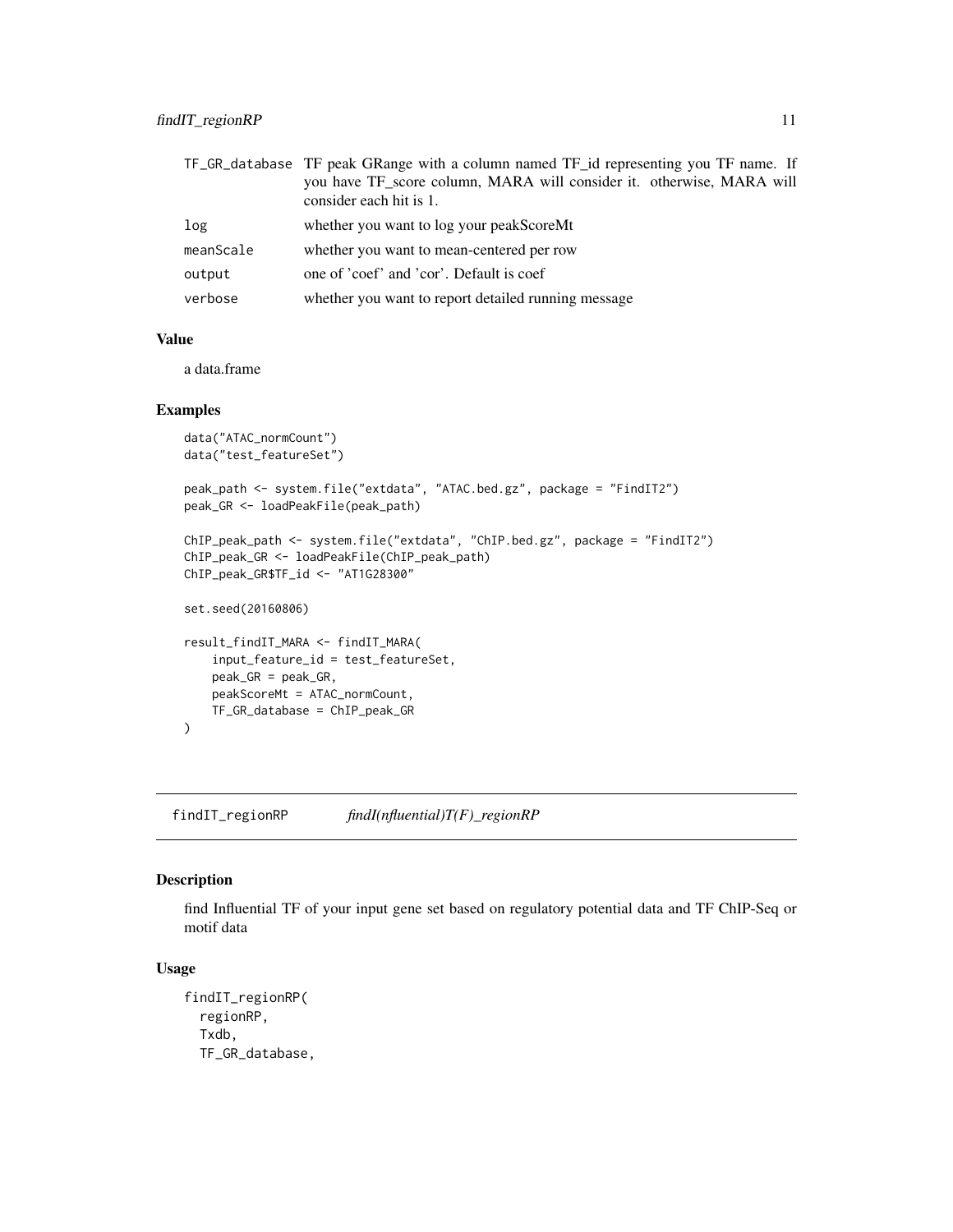```
input_genes,
  background_genes = NULL,
  background_number = 3000,
  verbose = TRUE
\lambda
```
#### Arguments

| the MultiAssayExperiment object from calcRP_region                                                                                                                                         |  |
|--------------------------------------------------------------------------------------------------------------------------------------------------------------------------------------------|--|
| Txdb                                                                                                                                                                                       |  |
| TF peak GRange with a column named TF id representing you TF name<br>TF_GR_database                                                                                                        |  |
| a character vector which represent genes set which you want to find influential<br>TF for                                                                                                  |  |
| background_genes                                                                                                                                                                           |  |
| a character vector which represent background genes set. If you do not assign<br>background gene, program will sample background number genes as back-<br>ground genes from all gene sets. |  |
| background_number                                                                                                                                                                          |  |
| background genes number                                                                                                                                                                    |  |
| whether you want to report detailed running message                                                                                                                                        |  |
|                                                                                                                                                                                            |  |

# Value

a MultiAssayExperiment object containg detailed TF-percent and TF-pvalue

# Examples

```
if (require(TxDb.Athaliana.BioMart.plantsmart28)) {
   data("ATAC_normCount")
   data("test_geneSet")
   Txdb <- TxDb.Athaliana.BioMart.plantsmart28
    seqlevels(Txdb) <- paste0("Chr", c(1:5, "M", "C"))
   peak_path <- system.file("extdata", "ATAC.bed.gz", package = "FindIT2")
   peak_GR <- loadPeakFile(peak_path)
   ChIP_peak_path <- system.file("extdata", "ChIP.bed.gz", package = "FindIT2")
   ChIP_peak_GR <- loadPeakFile(ChIP_peak_path)
   ChIP_peak_GR$TF_id <- "AT1G28300"
   mmAnno <- mm_geneScan(peak_GR, Txdb)
    regionRP <- calcRP_region(
       mmAnno = mmAnno,
       peakScoreMt = ATAC_normCount,
       Txdb = Txdb,
       Chrs_included = "Chr5"
   )
    set.seed(20160806)
```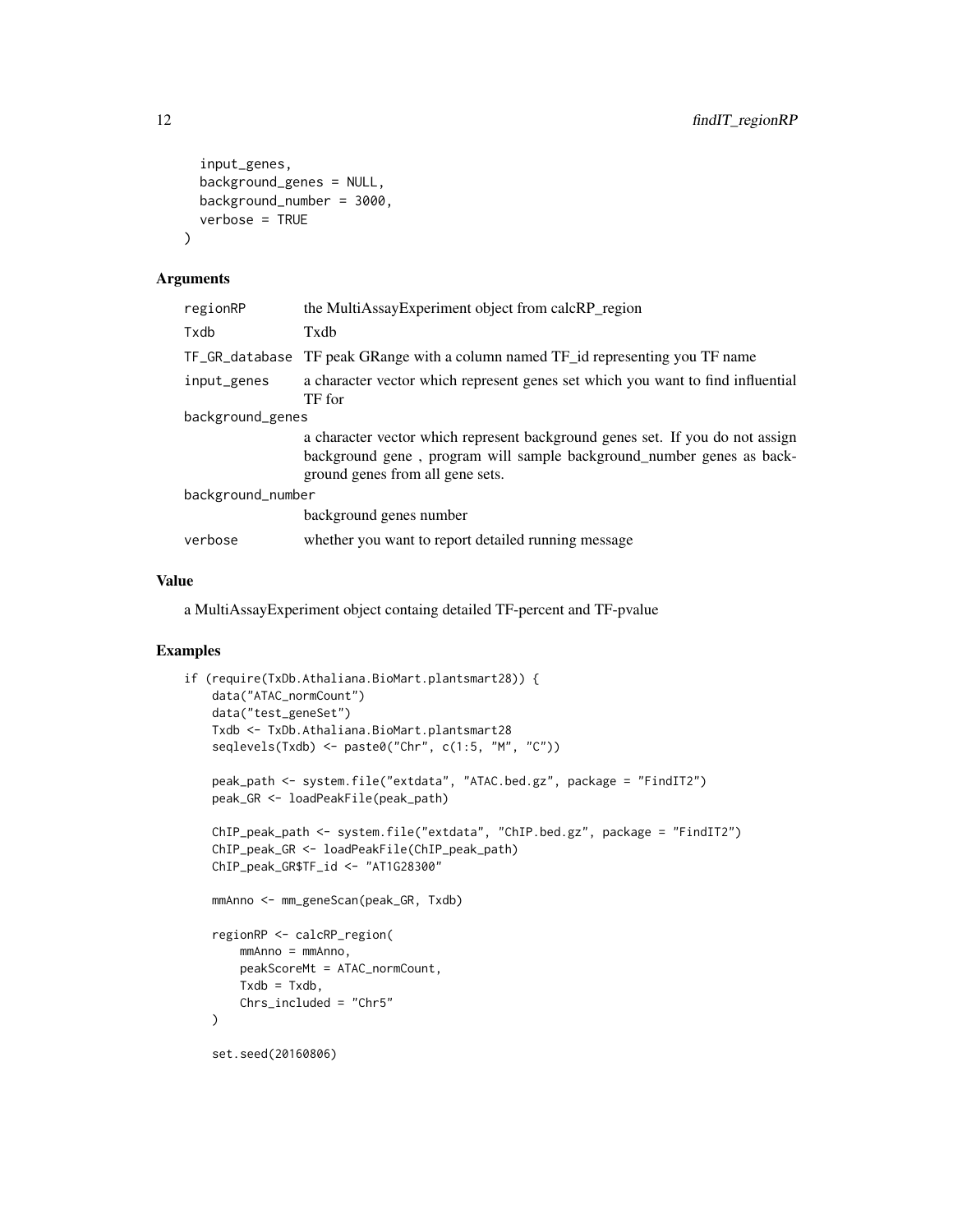```
result_findIT_regionRP <- findIT_regionRP(
    regionRP = regionRP,
    Txdb = Txdb,TF_GR_database = ChIP_peak_GR,
    input_genes = test_geneSet,
    background_number = 3000
)
```
findIT\_TFHit *findI(nfluential)T(F)\_TFHit*

# Description

}

find influential TF of your input gene set based on TF ChIP-Seq or motif data

# Usage

```
findIT_TFHit(
  input_genes,
  Txdb,
  TF_GR_database,
  scan_dist = 20000,
  decay\_dist = 1000,Chrs_included,
  background_genes = NULL,
 background_number = 3000,
  verbose = TRUE
)
```
# Arguments

| input_genes       | a character vector which represent genes set which you want to find influential<br>TF for                                                                                                  |  |
|-------------------|--------------------------------------------------------------------------------------------------------------------------------------------------------------------------------------------|--|
| Txdb              | Txdb                                                                                                                                                                                       |  |
| TF_GR_database    | TF peak GRange with a column named TF_id representing you TF name                                                                                                                          |  |
| scan_dist         | scan distance                                                                                                                                                                              |  |
| decay_dist        | decay distance                                                                                                                                                                             |  |
| Chrs included     | a character vector represent chromosomes which you want to sample back-<br>ground genes from                                                                                               |  |
| background_genes  |                                                                                                                                                                                            |  |
|                   | a character vector which represent background genes set. If you do not assign<br>background gene, program will sample background_number genes as back-<br>ground genes from all gene sets. |  |
| background_number |                                                                                                                                                                                            |  |
|                   | background genes number                                                                                                                                                                    |  |
| verbose           | whether you want to report detailed running message                                                                                                                                        |  |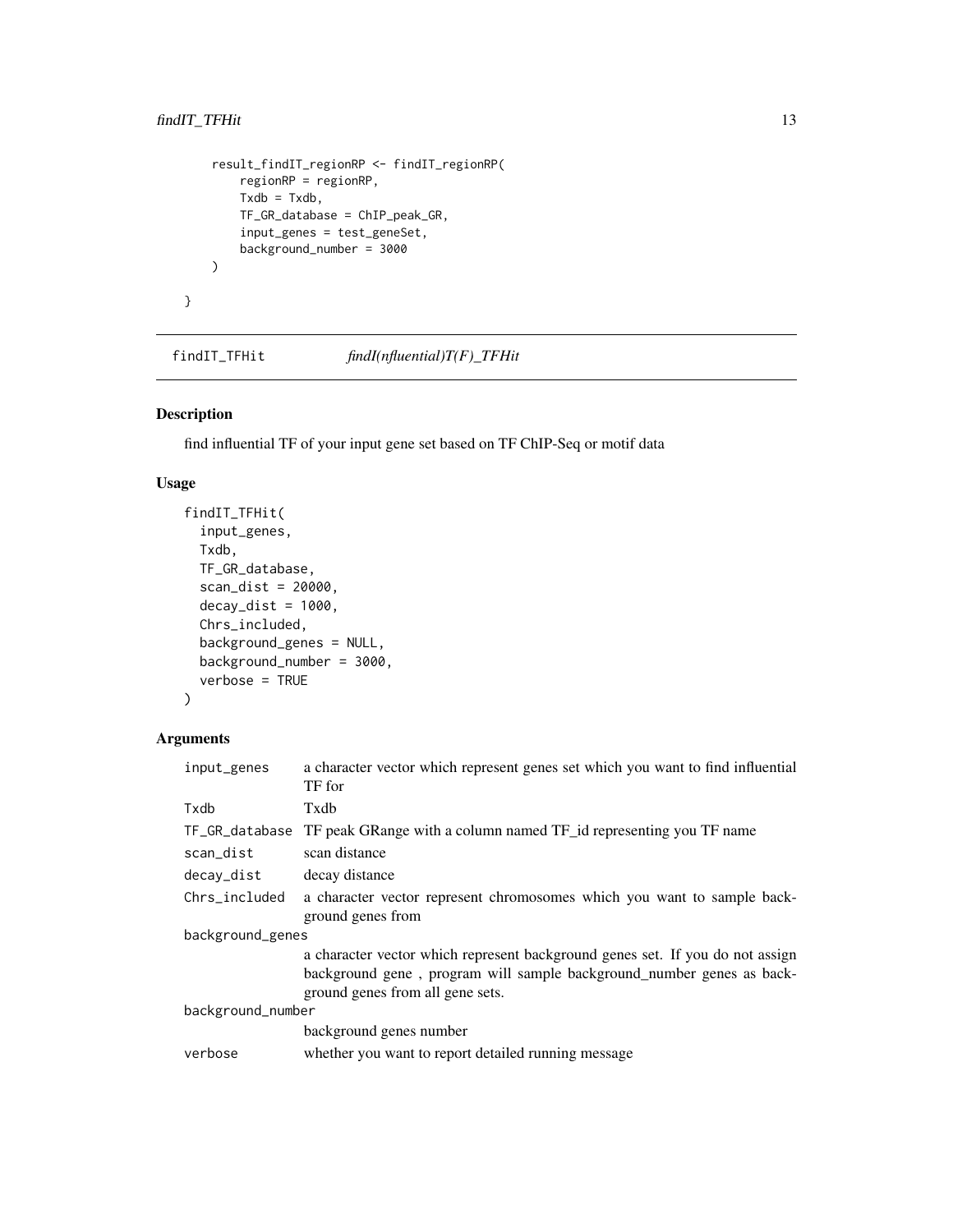# Value

data.frame

#### Examples

```
if (require(TxDb.Athaliana.BioMart.plantsmart28)) {
   data("test_geneSet")
   Txdb <- TxDb.Athaliana.BioMart.plantsmart28
   seqlevels(Txdb) <- paste0("Chr", c(1:5, "M", "C"))
   ChIP_peak_path <- system.file("extdata", "ChIP.bed.gz", package = "FindIT2")
   ChIP_peak_GR <- loadPeakFile(ChIP_peak_path)
   ChIP_peak_GR$TF_id <- "AT1G28300"
   set.seed(20160806)
   result_findIT_TFHit <- findIT_TFHit(
       input_genes = test_geneSet,
       Txdb = Txdb,TF_GR_database = ChIP_peak_GR
   \lambda}
```
findIT\_TTPair *findI(nfluential)T(F)\_T(F)T(arget)Pair*

# Description

find influential TF of your input gene set based on public TF-Target data

# Usage

```
findIT_TTPair(
  input_genes,
 TF_target_database,
  gene_background = NULL,
 TFHit_min = 5,
 TFHit_max = 10000
)
```
#### Arguments

| input_genes        | a character vector which represent genes set which you want to find influential                                                                     |
|--------------------|-----------------------------------------------------------------------------------------------------------------------------------------------------|
|                    | TF for                                                                                                                                              |
| TF_target_database |                                                                                                                                                     |
|                    | TF target pair data with two column named TF id and target gene                                                                                     |
| gene_background    |                                                                                                                                                     |
|                    | a character vector represent your bakes around gene. If you do not assign back-<br>ground gene, program will consider all target gene as background |

<span id="page-13-0"></span>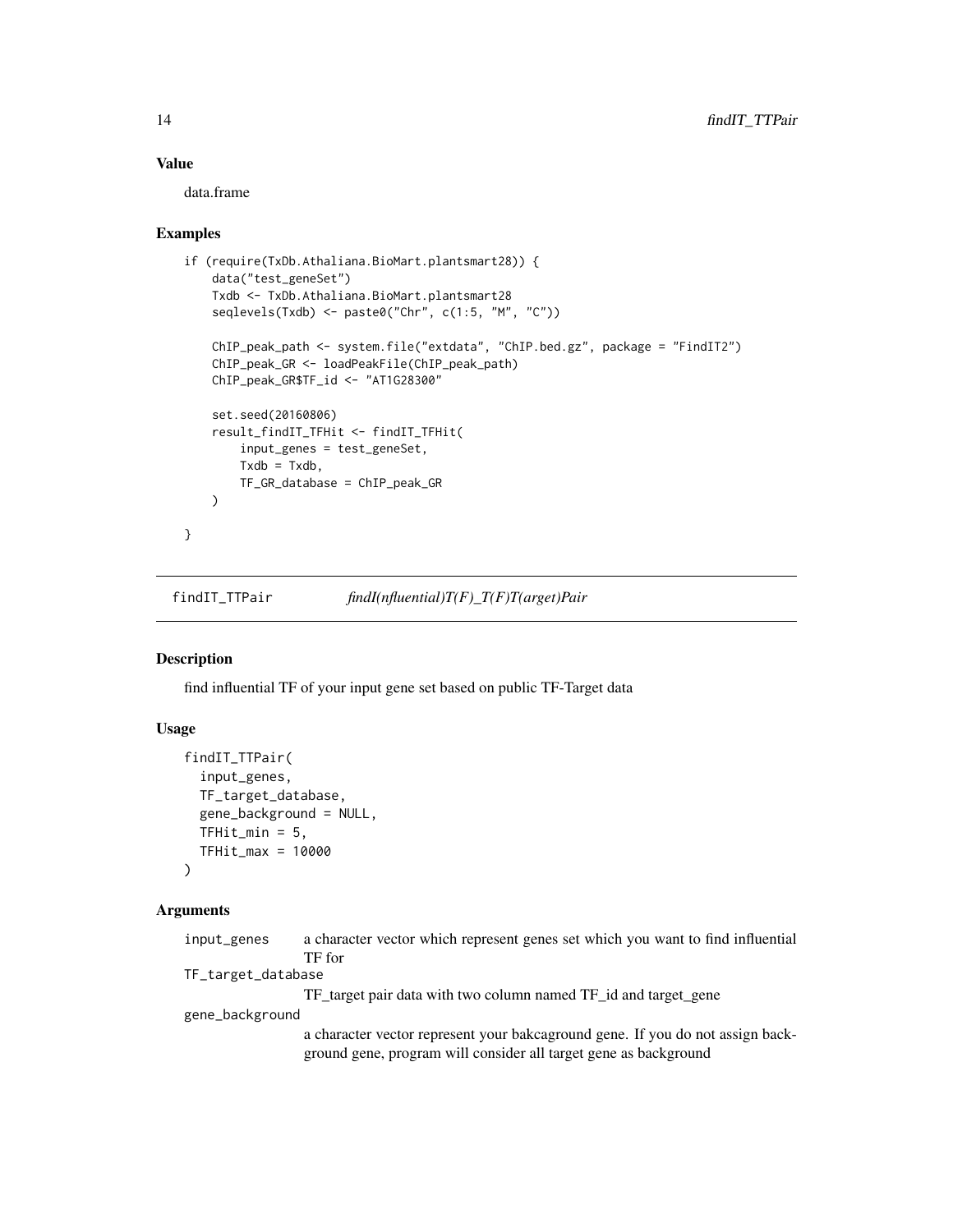# <span id="page-14-0"></span>getAssocPairNumber 15

| TFHit min | minimal size of target gene regulated by TF |
|-----------|---------------------------------------------|
| TFHit_max | maximal size of target gene regulated by TF |

# Value

data.frame

# Examples

```
data("TF_target_database")
data("test_geneSet")
result_findIT_TTPair <- findIT_TTPair(
   input_genes = test_geneSet,
   TF_target_database = TF_target_database
)
```
getAssocPairNumber *getAssocPairNumber*

# Description

get associated peak number of gene and vice verse.

# Usage

```
getAssocPairNumber(
 mmAnno,
 output_type = c("gene_id", "feature_id"),
 output_summary = FALSE
)
```
# Arguments

| mmAnno      | the annotated GRange object from mm_geneScan or mm_nearestGene |
|-------------|----------------------------------------------------------------|
| output_type | one of 'gene id' or 'feature id'                               |
|             | output_summary whether you want to detailed info               |

# Value

data.frame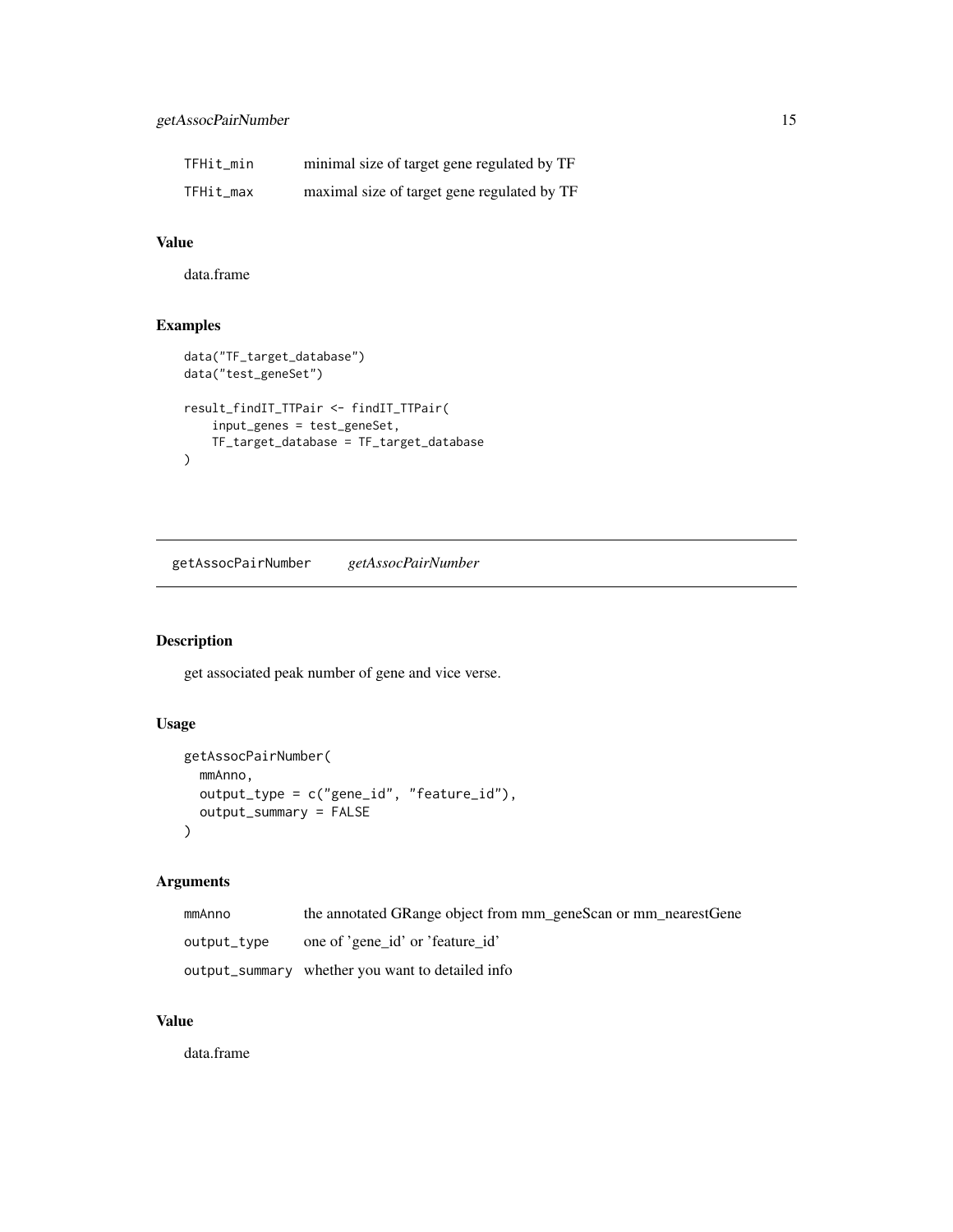# Examples

```
if (require(TxDb.Athaliana.BioMart.plantsmart28)) {
   Txdb <- TxDb.Athaliana.BioMart.plantsmart28
    seqlevels(Txdb) <- paste0("Chr", c(1:5, "M", "C"))
    peak_path <- system.file("extdata", "ChIP.bed.gz", package = "FindIT2")
    peak_GR <- loadPeakFile(peak_path)
   peakAnno <- mm_nearestGene(peak_GR, Txdb)
   getAssocPairNumber(peakAnno)
}
```
integrate\_ChIP\_RNA *integrate\_ChIP\_RNA*

# Description

integrate ChIP-Seq and RNA-Seq data to find TF target genes

# Usage

```
integrate_ChIP_RNA(
 result_geneRP,
  result_geneDiff,
 lfc_threshold = 1,
 padj_threshold = 0.05
)
```
# Arguments

| result_geneRP   | the simplify result from calcRP_TFHit(report_fullInfo = FALSE) or RP_df <-<br>metadata(fullRP_hit)\$peakRP_gene. |
|-----------------|------------------------------------------------------------------------------------------------------------------|
| result_geneDiff |                                                                                                                  |
|                 | the result from RNA diff result with three column gene id, log2FoldChange,<br>padj                               |
| lfc_threshold   | the threshold which decide significant genes                                                                     |
|                 | padj_threshold the threshold which decide significant genes                                                      |

# Value

a ggplot object if having significant genes in your result. If not, it will report a data.frame with integrated info.

<span id="page-15-0"></span>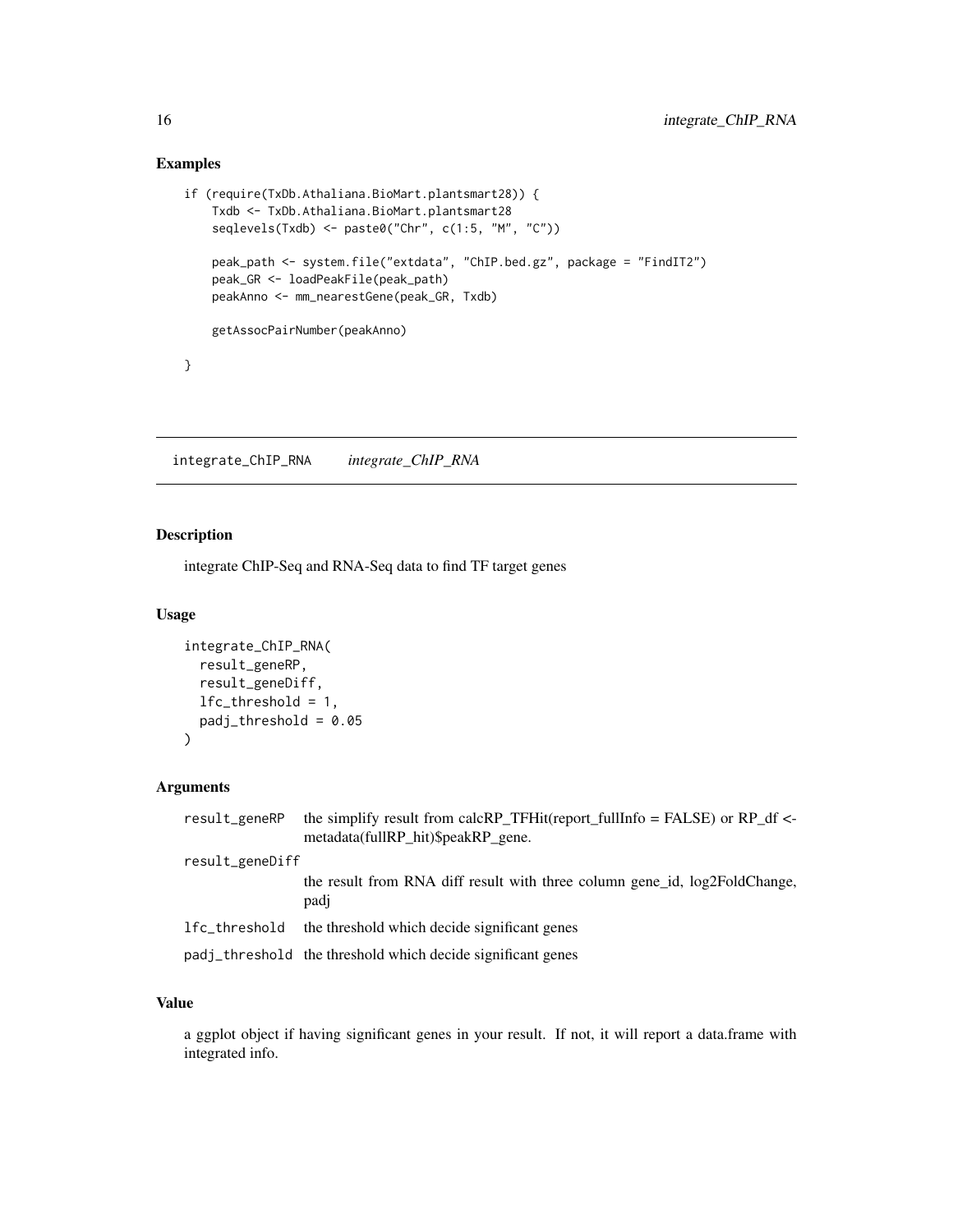# <span id="page-16-0"></span>integrate\_replicates 17

# Examples

```
if (require(TxDb.Athaliana.BioMart.plantsmart28)) {
    data("RNADiff_LEC2_GR")
    Txdb <- TxDb.Athaliana.BioMart.plantsmart28
    seqlevels(Txdb) <- paste0("Chr", c(1:5, "M", "C"))
   peak_path <- system.file("extdata", "ChIP.bed.gz", package = "FindIT2")
   peak_GR <- loadPeakFile(peak_path)
   mmAnno <- mm_geneScan(peak_GR, Txdb)
    result_geneRP <- calcRP_TFHit(
       mmAnno = mmAnno,
       Txdb = Txdb\lambda# output a plot
    merge_data <- integrate_ChIP_RNA(
       result_geneRP = result_geneRP,
       result_geneDiff = RNADiff_LEC2_GR
    )
    # if you want to extract merge target data
    target_data <- merge_data$data
}
```
integrate\_replicates *integrate\_replicates*

# Description

integrate value from replicates

# Usage

```
integrate_replicates(
 mt,
 colData,
  fun = NULL,type = c("value", "rank", "rank_zscore", "pvalue")
\mathcal{L}
```
#### Arguments

| mt      | value matrix                                                                                                                                                                                                  |
|---------|---------------------------------------------------------------------------------------------------------------------------------------------------------------------------------------------------------------|
| colData | a data. frame with a single column named with "type". Rows of colData corre-<br>spond to columns of mt.                                                                                                       |
| fun     | the function you want to use. If set NULL, program will decide integrate method<br>according to your 'type' parameter.                                                                                        |
| type    | one of 'value', 'rank', 'rank_zscore', pvalue'. value will use mean to integrate<br>replicates, rank will use product, rank_zscore will use Stouffer's method and<br>pvalue will use CCT(Cauchy distribution) |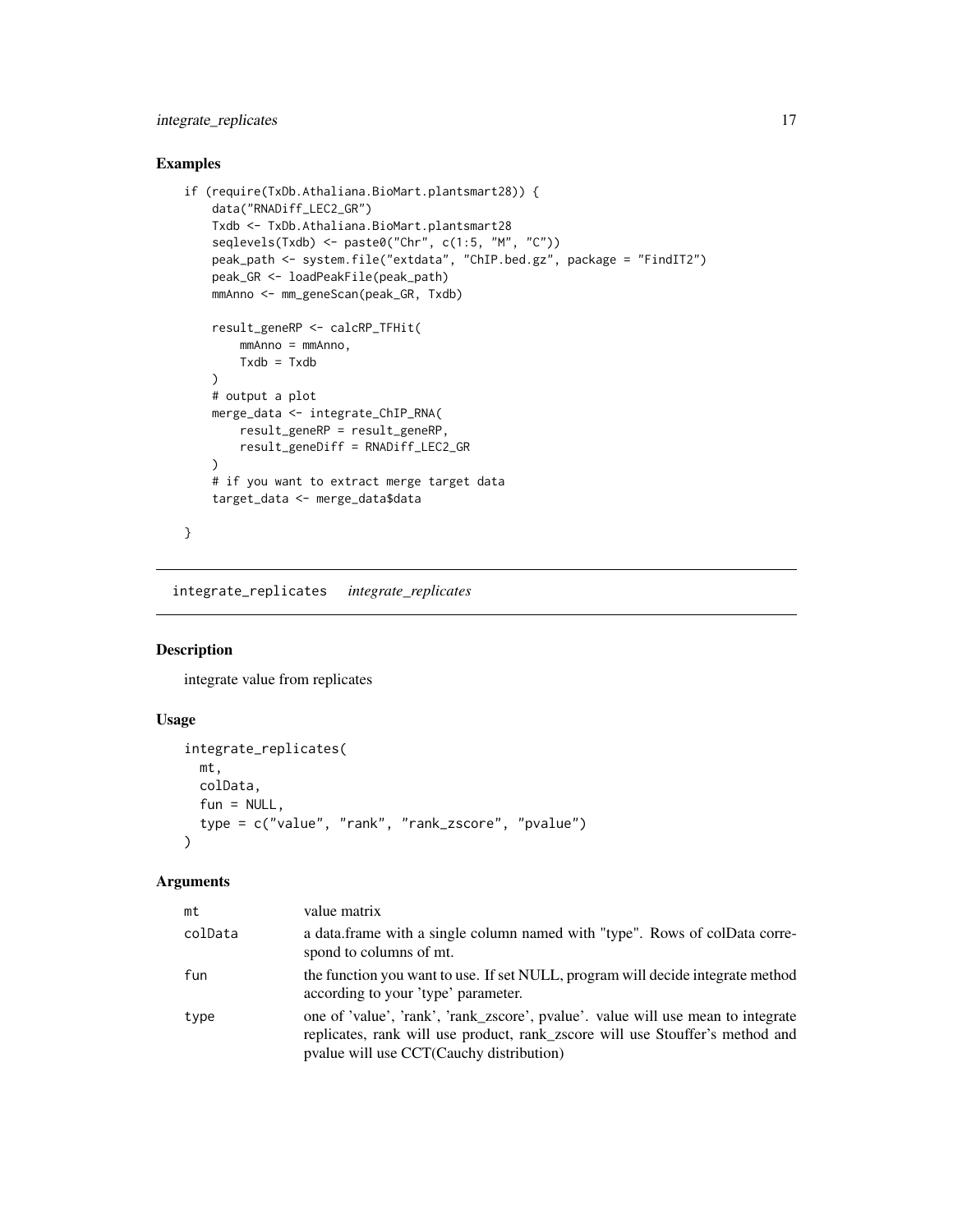#### Value

matrix

#### Examples

```
mt < - matrix(runif(100, 0, 1), nrow = 10)
colnames(mt) <- paste0(paste0("type", 1:5), "_", rep(1:2, 5))
rownames(mt) <- paste0("TF", 1:10)
colData <- data.frame(
    type = gsub("[0-9]", "", columns(mt)),row.names = colnames(mt)
\lambda
```
integrate\_replicates(mt, colData, type = "value")

jaccard\_findIT\_enrichFisher

*jaccard\_findIT\_enrichFisher*

# **Description**

jaccard\_findIT\_enrichFisher

#### Usage

```
jaccard_findIT_enrichFisher(
  input_feature_id,
 peak_GR,
 TF_GR_database,
 input_TF_id
)
```
#### Arguments

```
input_feature_id
                 a character vector which represent peaks set which you want to find influential
                 TF for (same as your find_IT_enrichFisher parameter)
peak_GR a GRange object represent your whole feature location with a column named
                 feature_id, which your input_feature_id should a part of it.
TF_GR_database TF peak GRange with a column named TF_id representing you TF name
input_TF_id TF_id which you want to calculate jaccard index for
```
# Value

jaccard similarity matrix

<span id="page-17-0"></span>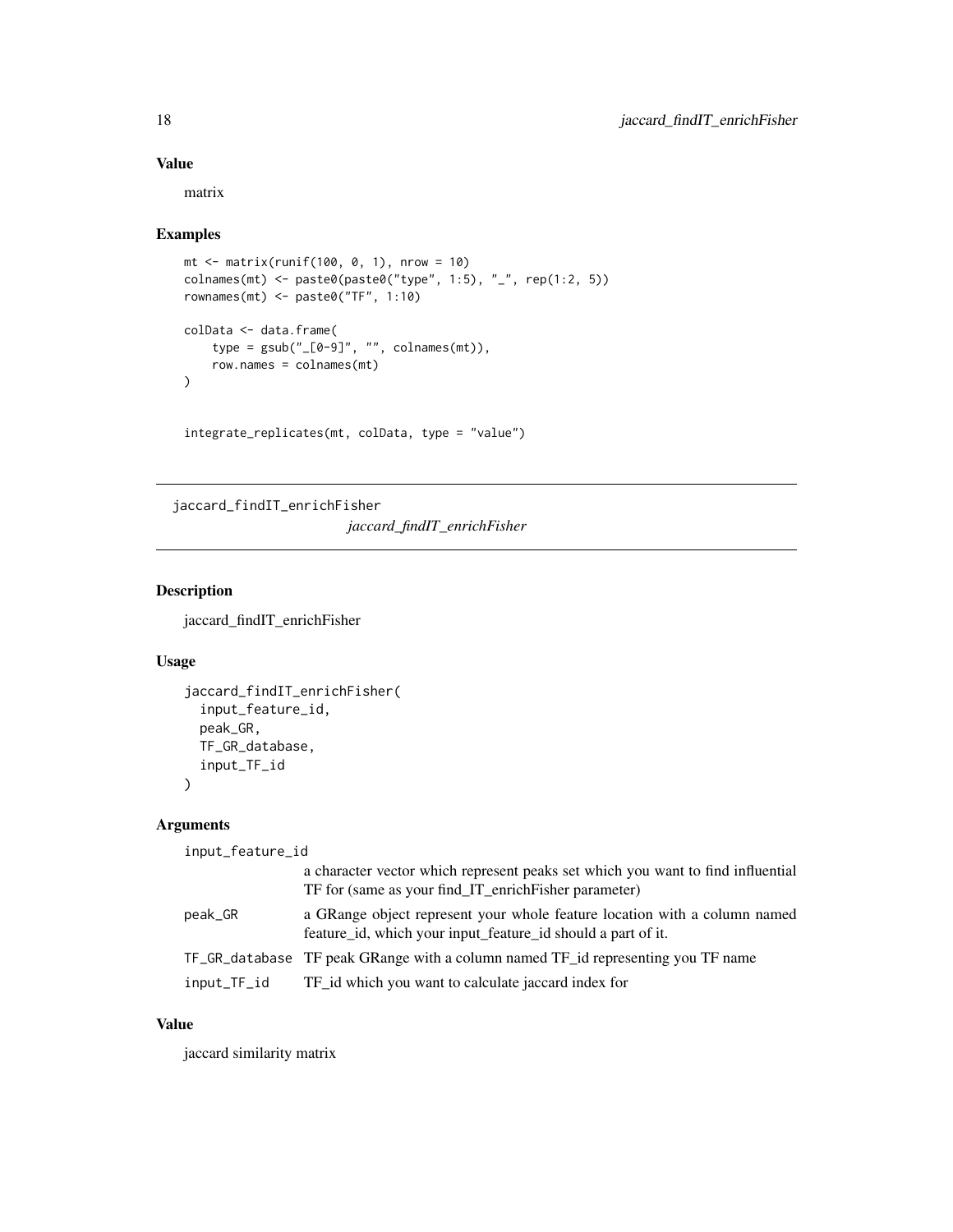#### <span id="page-18-0"></span>Examples

```
data("test_featureSet")
peak_path <- system.file("extdata", "ATAC.bed.gz", package = "FindIT2")
peak_GR <- loadPeakFile(peak_path)
ChIP_peak_path <- system.file("extdata", "ChIP.bed.gz", package = "FindIT2")
ChIP_peak_GR <- loadPeakFile(ChIP_peak_path)
ChIP_peak_GR$TF_id <- "AT1G28300"
result_findIT_enrichFisher <- findIT_enrichFisher(
    input_feature_id = test_featureSet,
    peak_GR = peak_GR,
    TF_GR_database = ChIP_peak_GR
)
jaccard_findIT_enrichFisher(
    input_feature_id = test_featureSet,
    peak_GR = peak_GR,
   TF_GR_database = ChIP_peak_GR,
    input_TF_id = result_findIT_enrichFisher$TF_id[1]
)
```
jaccard\_findIT\_TTpair *jaccard\_findIT\_TTpair*

#### Description

jaccard\_findIT\_TTpair

#### Usage

```
jaccard_findIT_TTpair(input_genes, TF_target_database, input_TF_id)
```
# Arguments

| input_genes        | a character vector which represent gene set which you want to find influential<br>TF for (same as your find_IT_TTpair parameter) |
|--------------------|----------------------------------------------------------------------------------------------------------------------------------|
| TF_target_database |                                                                                                                                  |
|                    | TF_target pair data                                                                                                              |
| input_TF_id        | TF id which you want to calculate jaccard index for                                                                              |

# Value

jaccard similarity matrix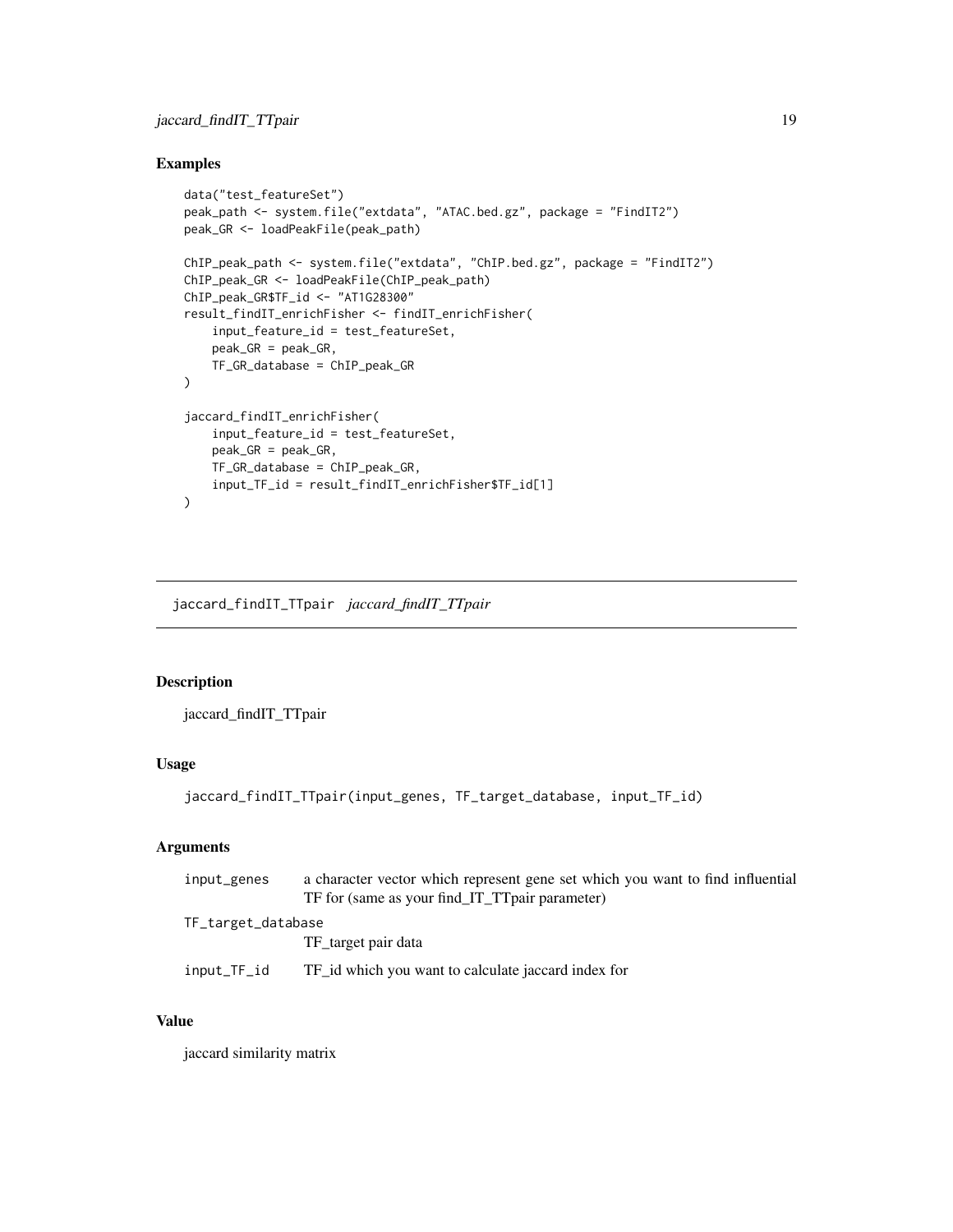### Examples

```
data("TF_target_database")
data("test_geneSet")
result_findIT_TTPair <- findIT_TTPair(
    input_genes = test_geneSet,
    TF_target_database = TF_target_database
)
jaccard_findIT_TTpair(
    input_genes = test_geneSet,
    TF_target_database = TF_target_database,
    input_TF_id = result_findIT_TTPair$TF_id[1:3]
\mathcal{L}
```
loadPeakFile *loadPeakFile*

# Description

read peak file and transform it into GRanges object

#### Usage

```
loadPeakFile(filePath, TFBS_database = FALSE)
```
#### Arguments

| filePath      | peak Path                                                                                                                                                                                                                                                                                                                                                                                                                    |
|---------------|------------------------------------------------------------------------------------------------------------------------------------------------------------------------------------------------------------------------------------------------------------------------------------------------------------------------------------------------------------------------------------------------------------------------------|
| TFBS_database | whether your peak file is a TFBS database file. If you want the final GRanges<br>have a column named "TF_id", you should set TFBS_database TRUE. The<br>GRanges with TF_id can be applied in "TF_GR_database" parameter of find IT_TFHit,<br>findIT_enrichFisher, findIT_enrichWilcox, findIT_regionRP. If FALSE, the GRanges<br>will have a column named "feature_id", which always be the input of "peak_GR"<br>parameter. |

# Details

The GRanges with TF\_id always be the input of "TF\_GR\_database" parameter. It represents the TFBS database like motif scan result, public database ChIP-seq site and so on.

The GRanges with feature\_id always be the input of "peak\_GR" parameter.

#### Value

GRanges object with a column named feature\_id or TF\_id

<span id="page-19-0"></span>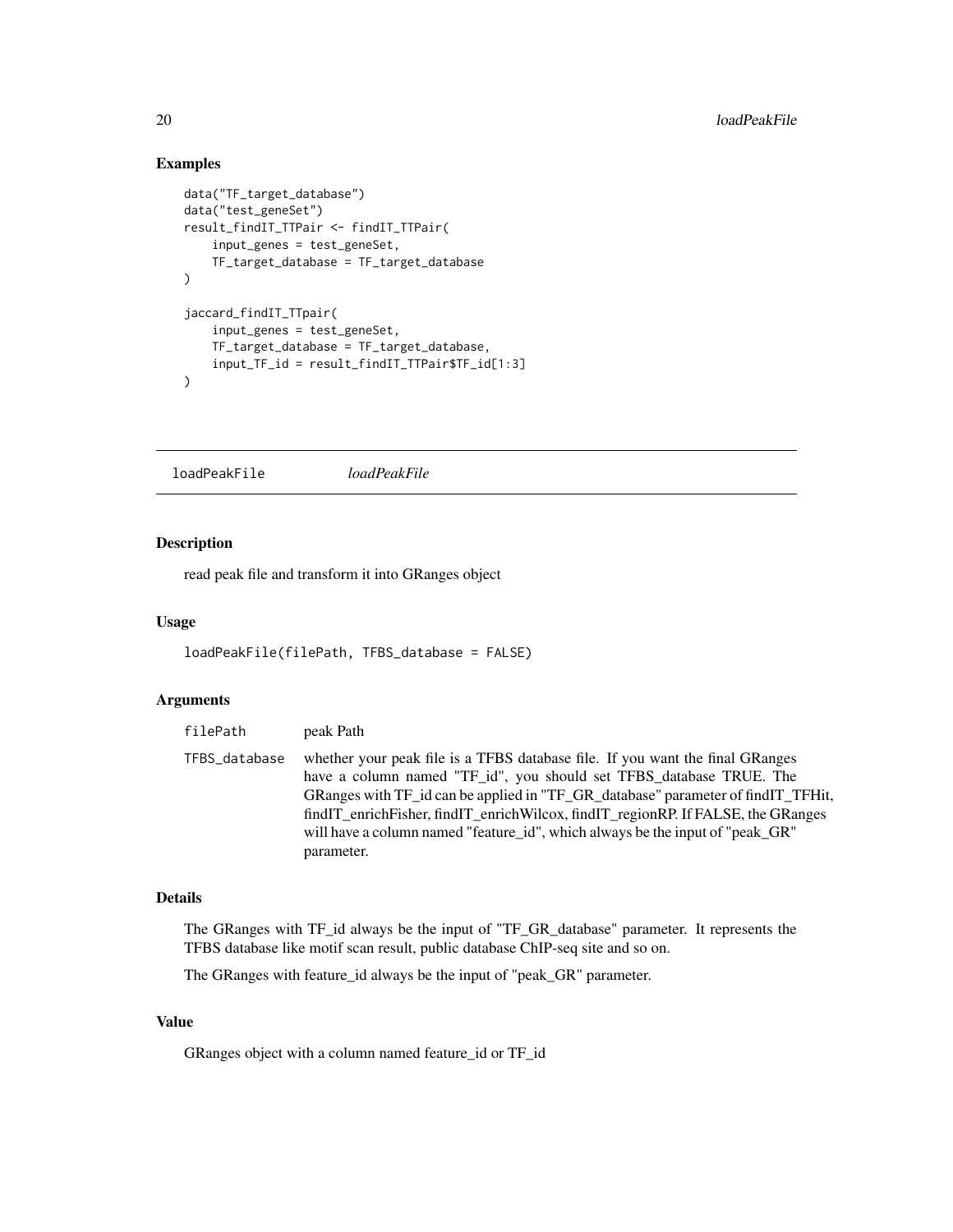# <span id="page-20-0"></span>mm\_geneBound 21

# Examples

```
peakfile <- system.file("extdata", "ChIP.bed.gz", package = "FindIT2")
loadPeakFile(peakfile)
```
mm\_geneBound *mm\_geneBound*

#### Description

find related peaks of your input genes, which is useful when you want to plot volcano plot or heatmap of peaks.

#### Usage

```
mm_geneBound(peak_GR, Txdb, input_genes, verbose = TRUE, ...)
```
# Arguments

| $peak_GR$   | peak GRange with a column named feature id representing you peak name                   |
|-------------|-----------------------------------------------------------------------------------------|
| Txdb        | Txdb                                                                                    |
| input_genes | a character vector which represent genes set which you want to find related peak<br>for |
| verbose     | whether you want to report detailed running message                                     |
| $\ddotsc$   | additional arguments in distance ToNearest                                              |

#### Value

data.frame with three column: related peak id, your input gene id, and distance

# Examples

```
if (require(TxDb.Athaliana.BioMart.plantsmart28)) {
    Txdb <- TxDb.Athaliana.BioMart.plantsmart28
    seqlevels(Txdb) <- paste0("Chr", c(1:5, "M", "C"))
   peak_path <- system.file("extdata", "ChIP.bed.gz", package = "FindIT2")
   peak_GR <- loadPeakFile(peak_path)
   peak_pair <- mm_geneBound(peak_GR, Txdb, c("AT5G01015", "AT5G67570"))
   peak_pair
}
```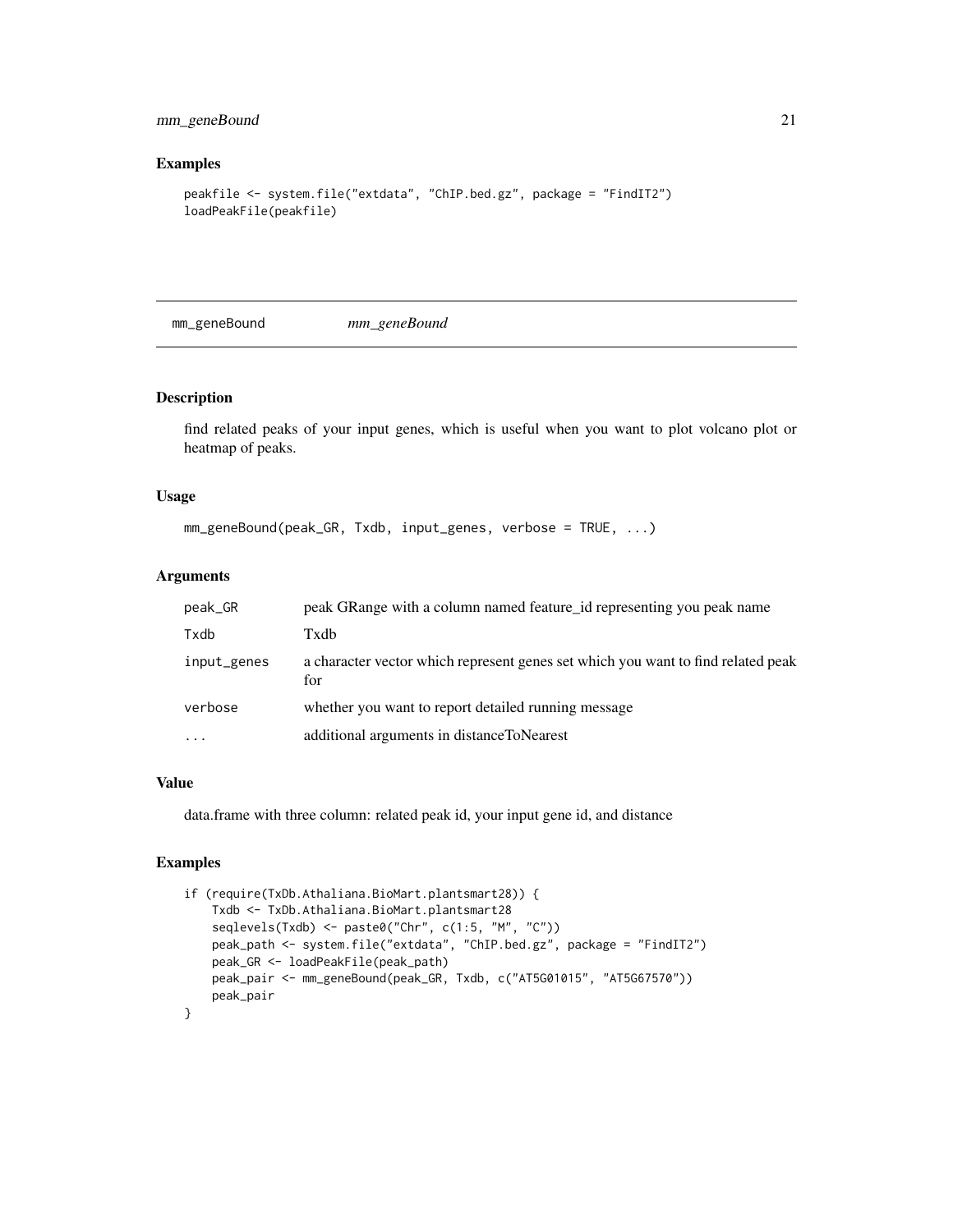<span id="page-21-0"></span>

# Description

Annotate peaks using geneScan mode, which means every peak have more than one related genes.

#### Usage

```
mm_geneScan(
  peak_GR,
  Txdb,
  upstream = 3000,
  downstream = 3000,
  reportGeneInfo = FALSE,
  verbose = TRUE,
  ...
)
```
#### Arguments

| peak_GR    | peak GRange with a column named feature id representing you peak name |
|------------|-----------------------------------------------------------------------|
| Txdb       | Txdb                                                                  |
| upstream   | distance to start site (upstream)                                     |
| downstream | distance to start site (downstream)                                   |
|            | reportGeneInfo whether you want to add gene info                      |
| verbose    | whether you want to report detailed running message                   |
| .          | additional arguments in findOverlaps                                  |

## Value

Granges object with annotated info

# Examples

```
if (require(TxDb.Athaliana.BioMart.plantsmart28)) {
   Txdb <- TxDb.Athaliana.BioMart.plantsmart28
    seqlevels(Txdb) <- paste0("Chr", c(1:5, "M", "C"))
   peak_path <- system.file("extdata", "ChIP.bed.gz", package = "FindIT2")
   peak_GR <- loadPeakFile(peak_path)
   peakAnno <- mm_geneScan(peak_GR, Txdb)
   peakAnno
}
```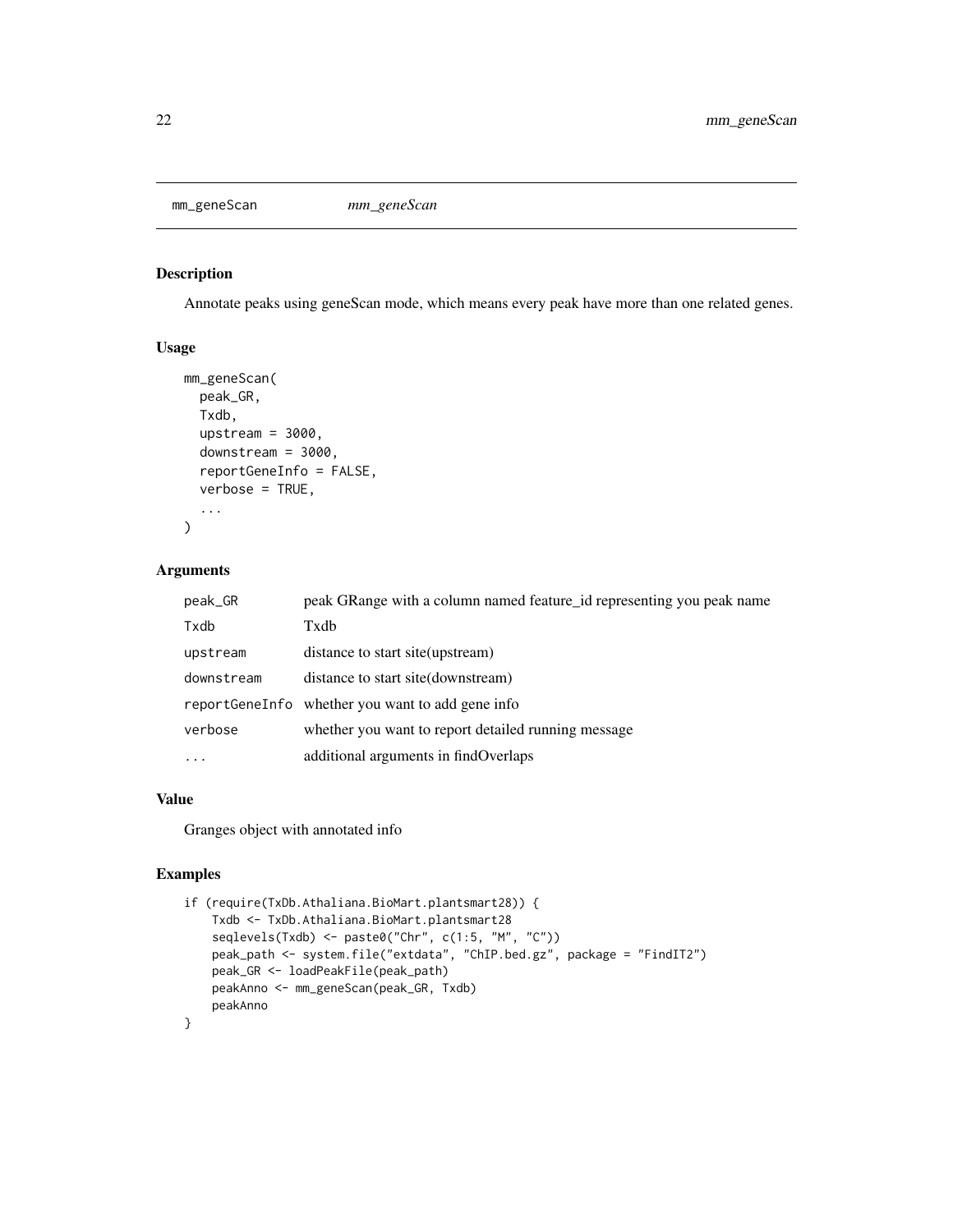<span id="page-22-0"></span>mm\_nearestGene *mm\_nearestGene*

#### Description

Annotate peaks using nearest gene mode, which means every peak only have one related gene.

#### Usage

```
mm_nearestGene(peak_GR, Txdb, reportGeneInfo = FALSE, verbose = TRUE, ...)
```
#### Arguments

| peak GRange with a column named feature id representing you peak name |
|-----------------------------------------------------------------------|
| Txdb                                                                  |
| report Gene Info whether you want to report full gene info            |
| whether you want to report detailed running message                   |
| additional arguments in distance ToNearest                            |
|                                                                       |

#### Value

Granges object with annotated info

# Examples

```
if (require(TxDb.Athaliana.BioMart.plantsmart28)) {
   Txdb <- TxDb.Athaliana.BioMart.plantsmart28
   seqlevels(Txdb) <- paste0("Chr", c(1:5, "M", "C"))
   peak_path <- system.file("extdata", "ChIP.bed.gz", package = "FindIT2")
   peak_GR <- loadPeakFile(peak_path)
   peakAnno <- mm_nearestGene(peak_GR, Txdb)
   peakAnno
}
```
peakGeneCor *peakGeneCor*

# Description

peakGeneCor

#### Usage

peakGeneCor(mmAnno, peakScoreMt, geneScoreMt, parallel = FALSE, verbose = TRUE)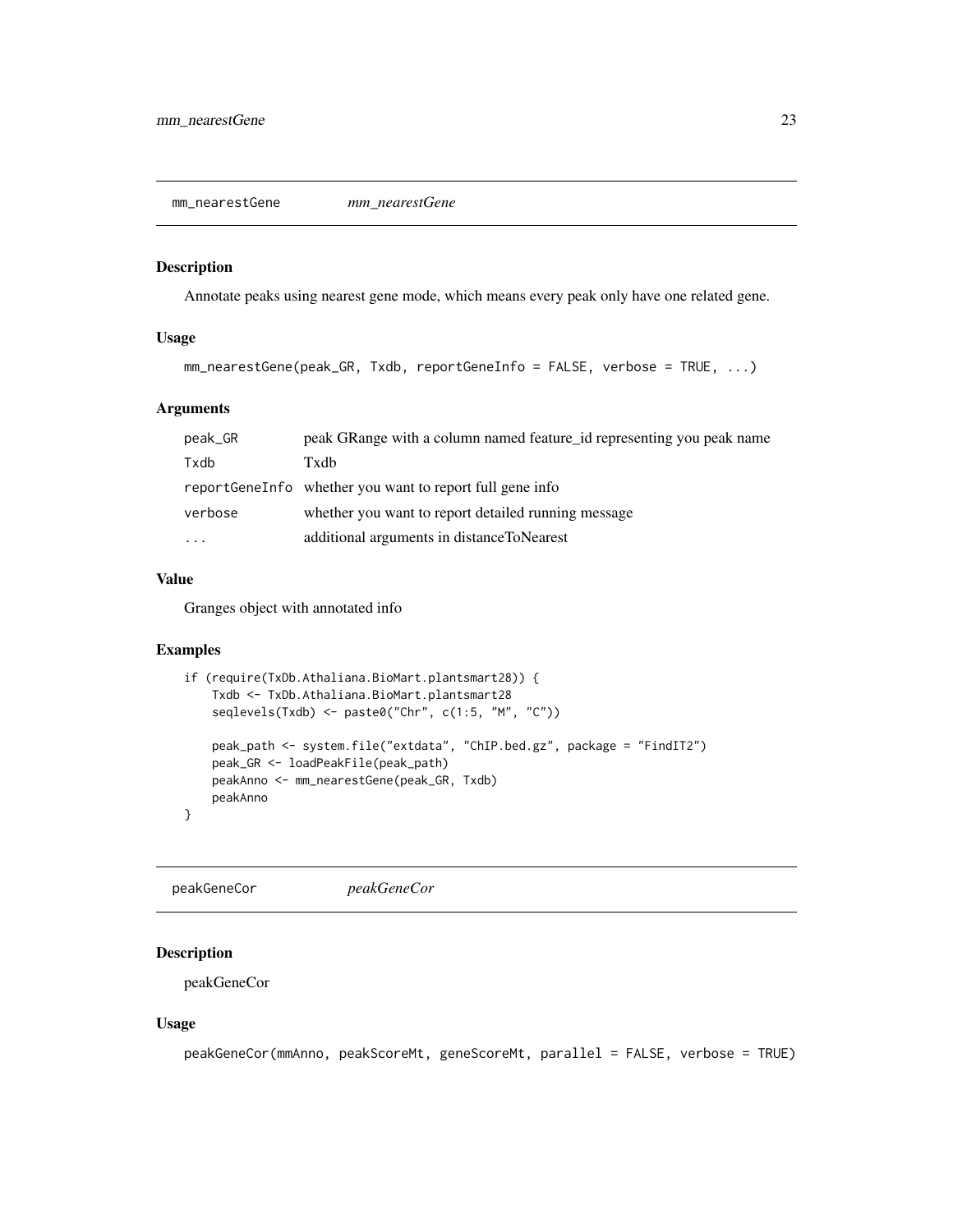#### Arguments

| mmAnno      | the annotated GRange object from mm_geneScan or mm_nearestGene                                      |
|-------------|-----------------------------------------------------------------------------------------------------|
| peakScoreMt | peak count matrix. The rownames are feature id in mmAnno, while the col-<br>names are sample names. |
| geneScoreMt | gene count matirx. The rownames are gene id in mmAnno, while the colnames<br>are sample names.      |
| parallel    | whehter you want to using bplapply to speed up calculation                                          |
| verbose     | whether you want to report detailed running message                                                 |

#### Value

mmAnno with Cor, pvalue,padj,qvalue column

#### Examples

}

```
if (require(TxDb.Athaliana.BioMart.plantsmart28)){
   Txdb <- TxDb.Athaliana.BioMart.plantsmart28
    seqlevels(Txdb) <- paste0("Chr", c(1:5, "M", "C"))
   data("RNA_normCount")
   data("ATAC_normCount")
   peak_path <- system.file("extdata", "ATAC.bed.gz", package = "FindIT2")
   peak_GR <- loadPeakFile(peak_path)[1:100]
   mmAnno <- mm_geneScan(peak_GR, Txdb)
   ATAC_colData <- data.frame(
        row.names = colnames(ATAC_normCount),
        type = gsub("_R[0-9]", "", colnames(ATAC_normCount))
    \mathcal{L}ATAC_normCount_merge <- integrate_replicates(ATAC_normCount, ATAC_colData)
    RNA_colData <- data.frame(
        row.names = colnames(RNA_normCount),
        type = gsub("_R[0-9]", "", colnames(RNA_normCount))
    \lambdaRNA_normCount_merge <- integrate_replicates(RNA_normCount, RNA_colData)
    mmAnnoCor <- peakGeneCor(
       mmAnno = mmAnno,
        peakScoreMt = ATAC_normCount_merge,
        geneScoreMt = RNA_normCount_merge,
       parallel = FALSE
    \lambdammAnnoCor
```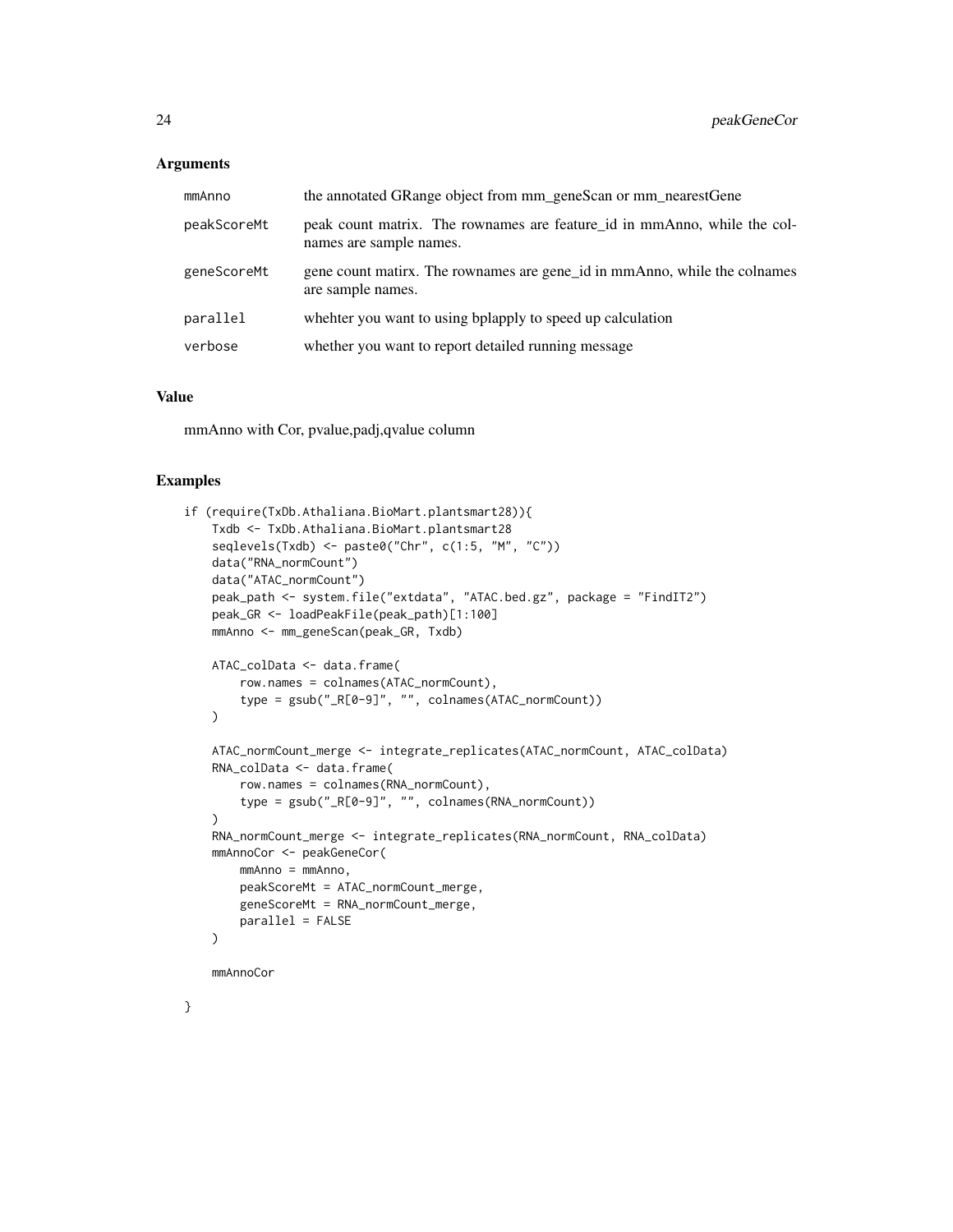<span id="page-24-0"></span>plot\_annoDistance *plot\_annoDistance*

# Description

plot the distance distribution of mmAnno from mm\_nearestGene, which helps you decide whehter your TF is promoter or enhancer dominant

#### Usage

```
plot_annoDistance(mmAnno, quantile = c(0.01, 0.99))
```
### Arguments

| mmAnno   | the annotated GRange object from mm_nearestGene |
|----------|-------------------------------------------------|
| quantile | the quantile of distance ToTSS you want to show |

### Value

a ggplot2 object

# Examples

```
if (require(TxDb.Athaliana.BioMart.plantsmart28)) {
   Txdb <- TxDb.Athaliana.BioMart.plantsmart28
   seqlevels(Txdb) <- paste0("Chr", c(1:5, "M", "C"))
   peak_path <- system.file("extdata", "ChIP.bed.gz", package = "FindIT2")
   peak_GR <- loadPeakFile(peak_path)
   peakAnno <- mm_nearestGene(peak_GR, Txdb)
   plot_annoDistance(peakAnno)
```

```
}
```
plot\_peakGeneAlias\_summary *plot\_peakGeneAlias\_summary*

# Description

plot\_peakGeneAlias\_summary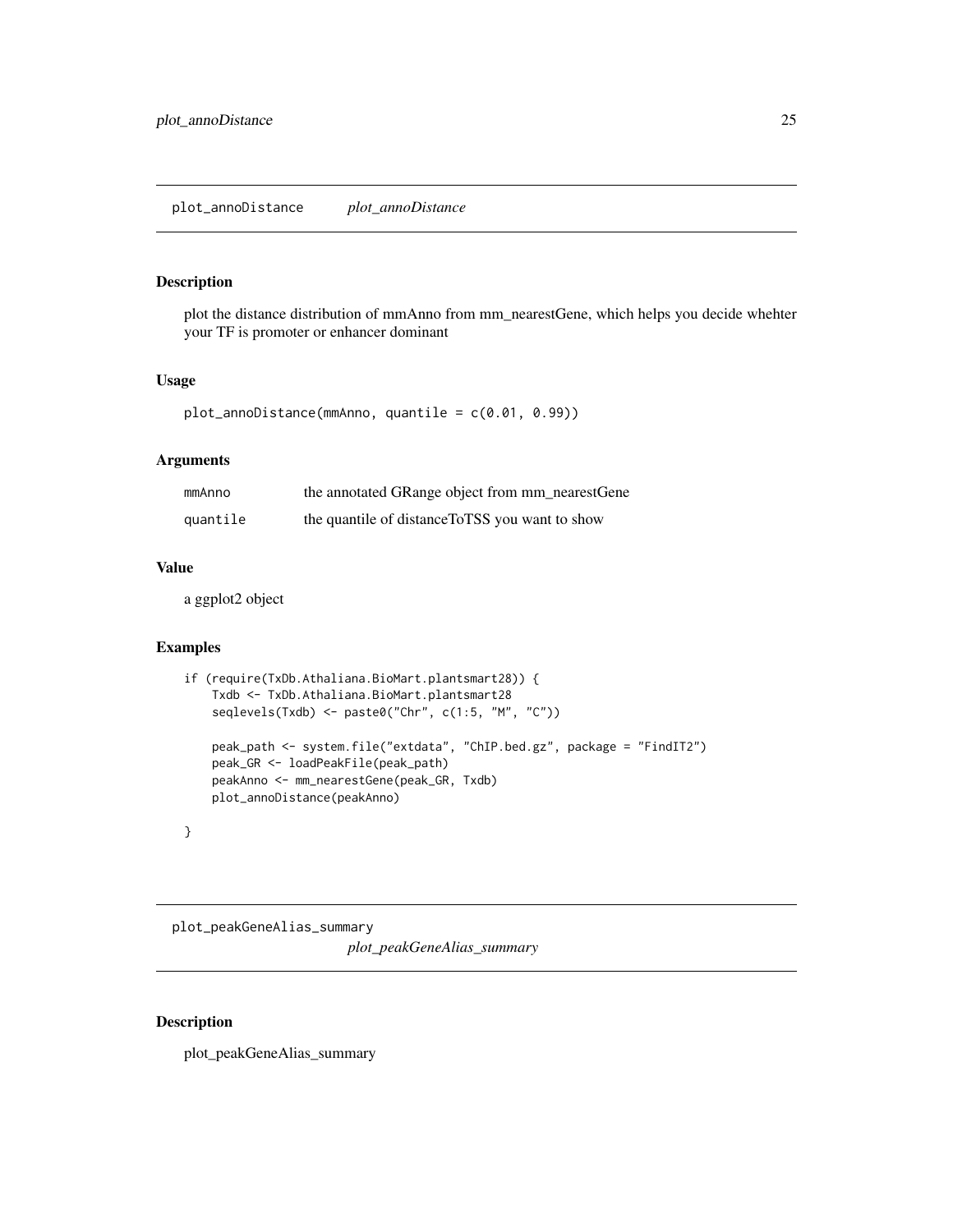# Usage

```
plot_peakGeneAlias_summary(
 mmAnno,
  mmAnno_corFilter = NULL,
 output_type = c("gene_id", "feature_id"),
  fillColor = "#ca6b67"
)
```
#### Arguments

| mmAnno           | the annotated GRange object from mm_geneScan or mm_nearestGene        |  |
|------------------|-----------------------------------------------------------------------|--|
| mmAnno_corFilter |                                                                       |  |
|                  | the filter mmAnno object according to p-value or cor, defalut is NULL |  |
| output_type      | one of 'gene id' or 'feature id'                                      |  |
| fillColor        | the bar plot color                                                    |  |
|                  |                                                                       |  |

# Value

a ggplot object

# Examples

```
if (require(TxDb.Athaliana.BioMart.plantsmart28)) {
   Txdb <- TxDb.Athaliana.BioMart.plantsmart28
    seqlevels(Txdb) <- paste0("Chr", c(1:5, "M", "C"))
    peak_path <- system.file("extdata", "ChIP.bed.gz", package = "FindIT2")
    peak_GR <- loadPeakFile(peak_path)
   peakAnno <- mm_nearestGene(peak_GR, Txdb)
   plot_peakGeneAlias_summary(peakAnno)
}
```
plot\_peakGeneCor *plot\_peakGeneCor*

# Description

```
plot_peakGeneCor
```
# Usage

```
plot_peakGeneCor(
 mmAnnoCor,
  select_gene,
  addLine = TRUE,
```
<span id="page-25-0"></span>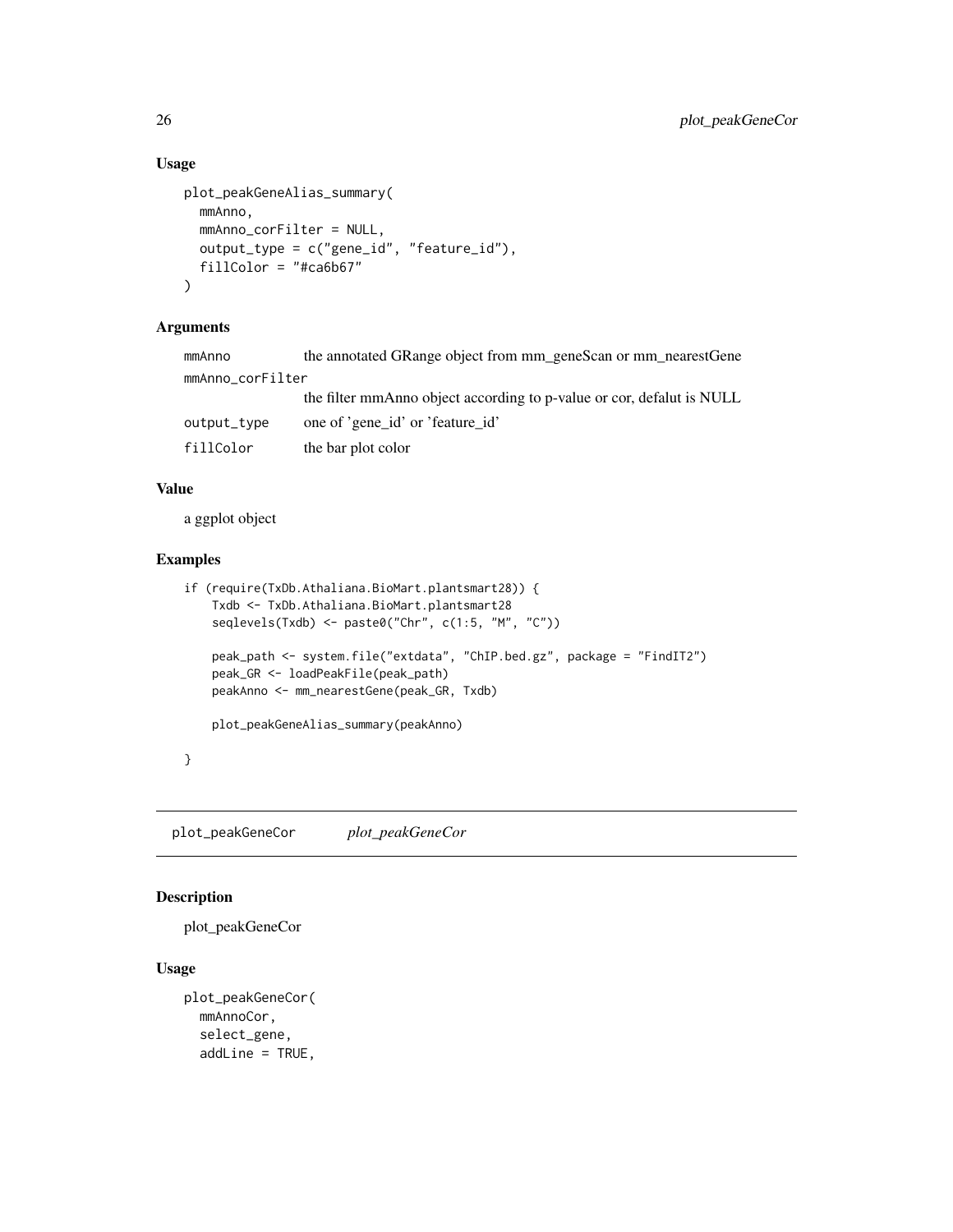# plot\_peakGeneCor 27

```
addFullInfo = TRUE,
  sigShow = c("pvalue", "padj", "qvalue")
\lambda
```
#### Arguments

| mmAnnoCor   | the annotated GRange object from peakGeneCor or enhancerPromoterCor |
|-------------|---------------------------------------------------------------------|
| select_gene | a gene_id which you want to show                                    |
| addLine     | whether add cor line                                                |
| addFullInfo | whether add full feature info on plot                               |
| sigShow     | one of 'pvalue' 'padj' 'qvalue'                                     |

#### Value

ggplot2 object

# Examples

}

```
if (require(TxDb.Athaliana.BioMart.plantsmart28)) {
   data("RNA_normCount")
   data("ATAC_normCount")
   Txdb <- TxDb.Athaliana.BioMart.plantsmart28
   seqlevels(Txdb) <- paste0("Chr", c(1:5, "M", "C"))
   peak_path <- system.file("extdata", "ATAC.bed.gz", package = "FindIT2")
   peak_GR <- loadPeakFile(peak_path)[1:100]
   mmAnno <- mm_geneScan(peak_GR, Txdb)
   ATAC_colData <- data.frame(
        row.names = colnames(ATAC_normCount),
        type = gsub("_R[0-9]", "", colnames(ATAC_normCount))
   \lambdaintegrate_replicates(ATAC_normCount, ATAC_colData) -> ATAC_normCount_merge
   RNA_colData <- data.frame(
        row.names = colnames(RNA_normCount),
        type = gsub("_R[0-9]", "", colnames(RNA_normCount))
   \lambdaintegrate_replicates(RNA_normCount, RNA_colData) -> RNA_normCount_merge
   mmAnnoCor <- peakGeneCor(
       mmAnno = mmAnno,
       peakScoreMt = ATAC_normCount_merge,
       geneScoreMt = RNA_normCount_merge,
       parallel = FALSE
   )
   plot_peakGeneCor(mmAnnoCor, select_gene = "AT5G01010")
```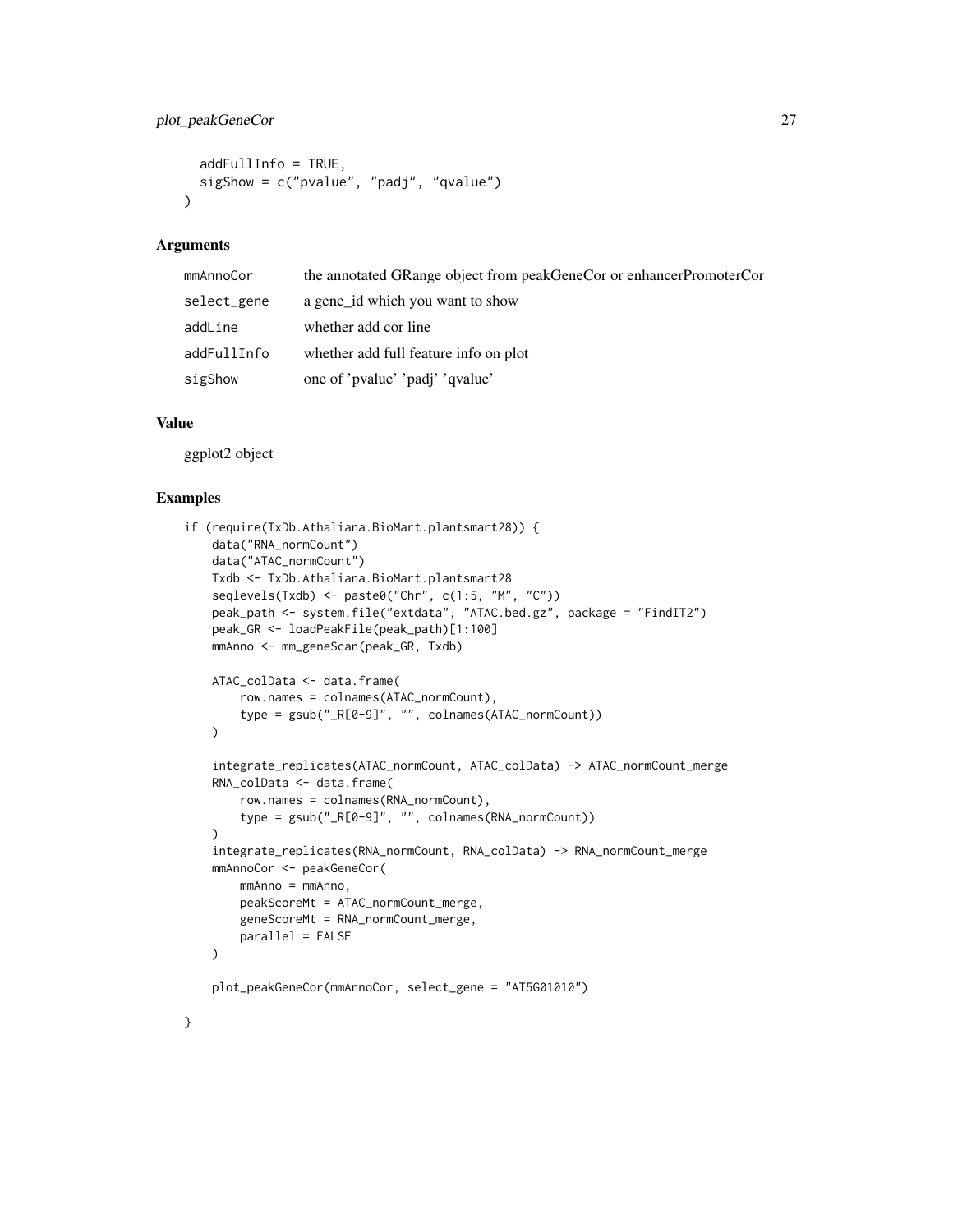<span id="page-27-0"></span>

# Description

RNA diff result from LEC2\_GR VS LEC2\_DMSO

# Usage

data(RNADiff\_LEC2\_GR)

# Format

a data frame

# Source

<https://doi.org/10.1016/j.devcel.2020.07.003>

RNA\_normCount *RNA normCount of E50h-72h in Chr5*

# Description

RNA normCount of E50h-72h in Chr5

# Usage

data(RNA\_normCount)

# Format

A matrix

# Source

<https://doi.org/10.1016/j.devcel.2020.07.003>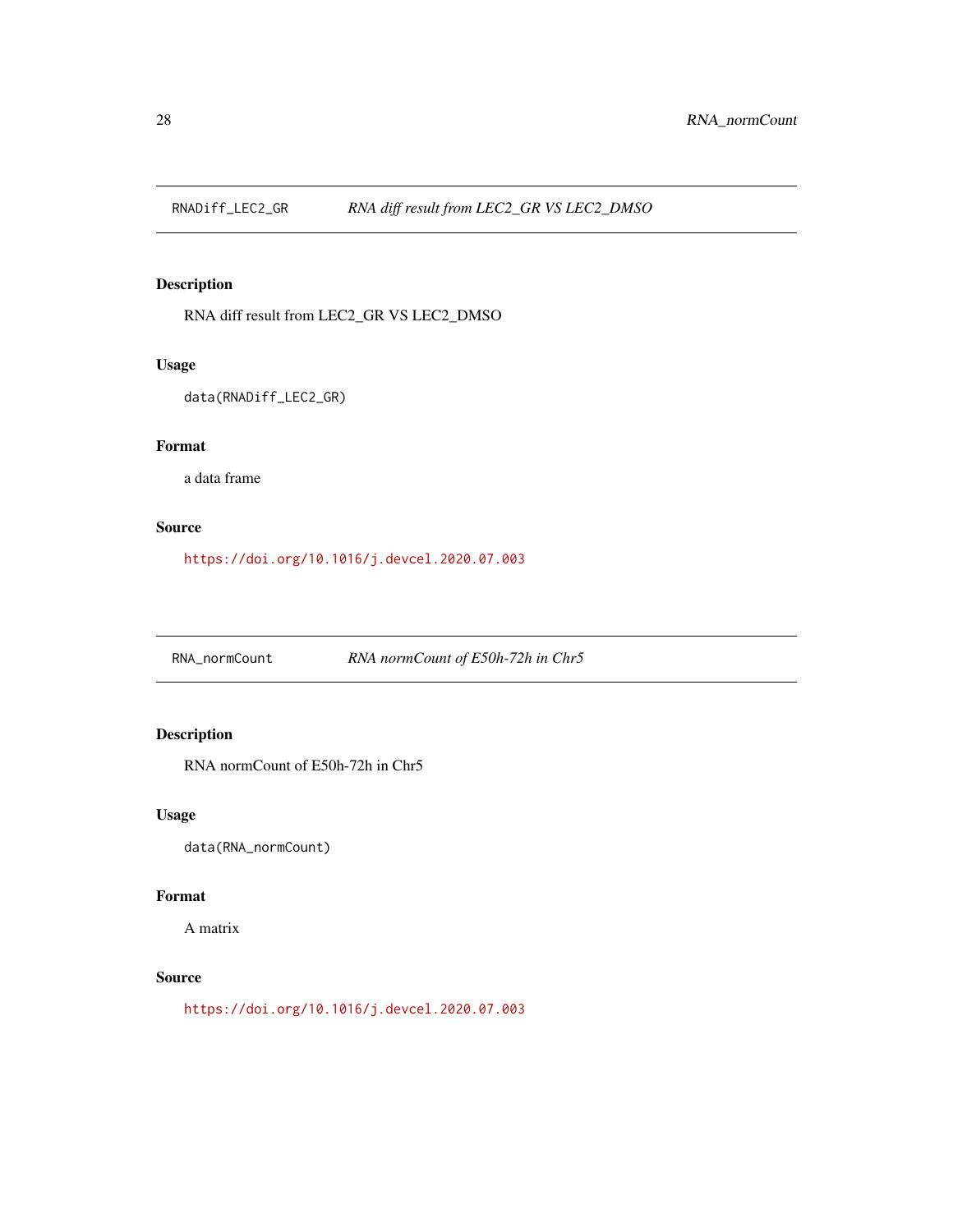<span id="page-28-0"></span>test\_featureSet *test\_featureSet*

#### Description

test\_featureSet

#### Usage

data(test\_featureSet)

# Format

character vector represent your interesting feature\_id set

#### Details

For the detailed progress producing input\_feature\_id, you can see ?test\_geneSet

test\_geneSet *test\_geneSet*

#### Description

test\_geneSet

#### Usage

data(test\_geneSet)

#### Format

character vector represent your interesting gene set

# Examples

```
## Not run:
# source
if (require(TxDb.Athaliana.BioMart.plantsmart28)) {
   library(FindIT2)
   Txdb <- TxDb.Athaliana.BioMart.plantsmart28
    seqlevels(Txdb) <- paste0("Chr", c(1:5, "M", "C"))
    ChIP_peak_path <- system.file("extdata", "ChIP.bed.gz", package = "FindIT2")
   ChIP_peak_GR <- loadPeakFile(ChIP_peak_path)
   ATAC_peak_path <- system.file("extdata", "ATAC.bed.gz", package = "FindIT2")
   ATAC_peak_GR <- loadPeakFile(ATAC_peak_path)
```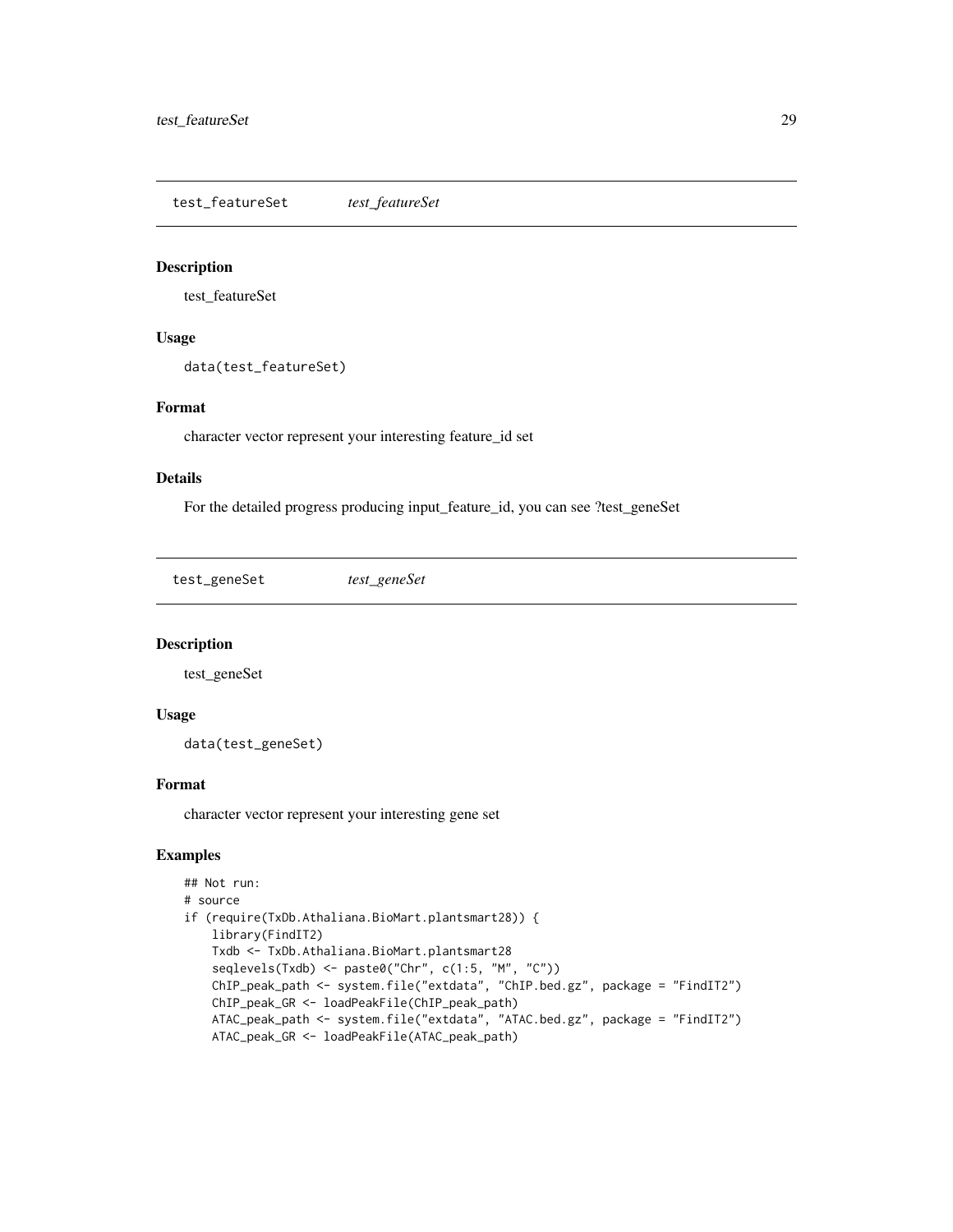```
mmAnno_geneScan <- mm_geneScan(
        peak_GR = ChIP_peak_GR,
        Txdb = Txdb,upstream = 2e4,
        downstream = 2e4
    \mathcal{L}peakRP_gene <- calcRP_TFHit(
        mmAnno = mmAnno_geneScan,
        Txdb = Txdb,report_fullInfo = FALSE
    \mathcal{L}data("RNADiff_LEC2_GR")
    merge_result <- integrate_ChIP_RNA(
        result_geneRP = peakRP_gene,
        result_geneDiff = RNADiff_LEC2_GR
    \mathcal{L}target_result <- merge_result$data
    test_geneSet <- target_result$gene_id[1:50]
    related_peaks <- mm_geneBound(
        peak_GR = ATAC_peak_GR,
        Txdb = Txdb,input_genes = test_geneSet
    \mathcal{L}test_featureSet <- unique(related_peaks$feature_id)
    # save(test_geneSet, file = "data/test_geneSet.rda", version = 2)
    # save(test_featureSet, file = "data/test_featureSet.rda", version = 2)
## End(Not run)
```
TF\_target\_database *TF-target database*

### Description

}

TF-target database

# Usage

```
data(TF_target_database)
```
#### Format

a data frame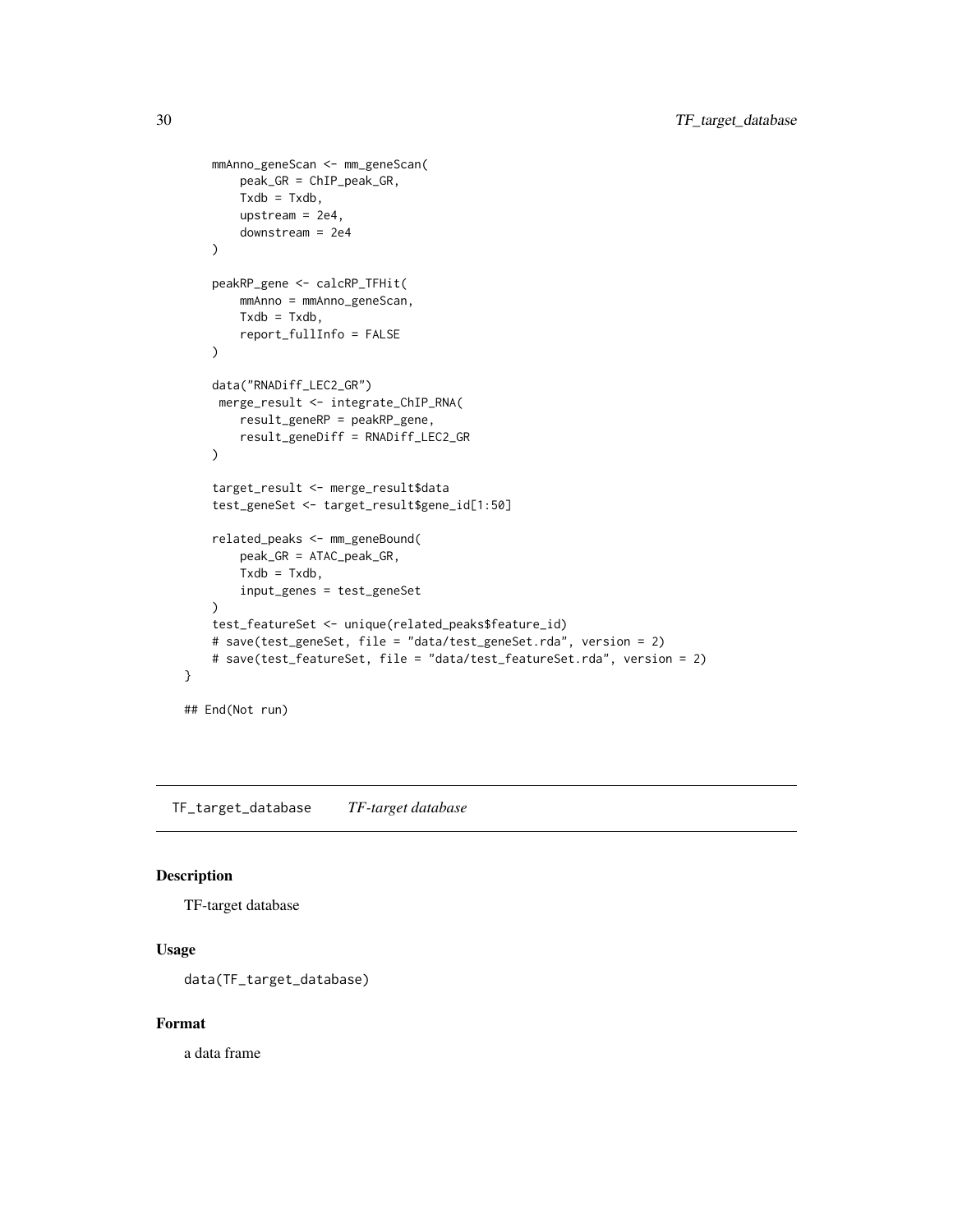# TF\_target\_database 31

# Source

<http://bioinformatics.psb.ugent.be/webtools/iGRN/pages/download>

### Examples

```
## Not run:
# source
library(dplyr)
data <- read.table("~/reference/annoation/Athaliana/TF_target/iGRN_network_full.txt",
                  sep = "\t",
                  stringsAsFactors = FALSE)
data %>%
rename(TF_id = V1, target_gene = V2) %>%
select(TF_id, target_gene) %>%
TF_target_database <- filter(TF_id %in% c("AT1G28300",
"AT5G63790", "AT5G24110", "AT3G23250")) %>%
as.data.frame()
save(TF_target_database, file = "inst/extdata/TF_target_database.rda", version = 2,
     compress = "bzip2")
```
## End(Not run)